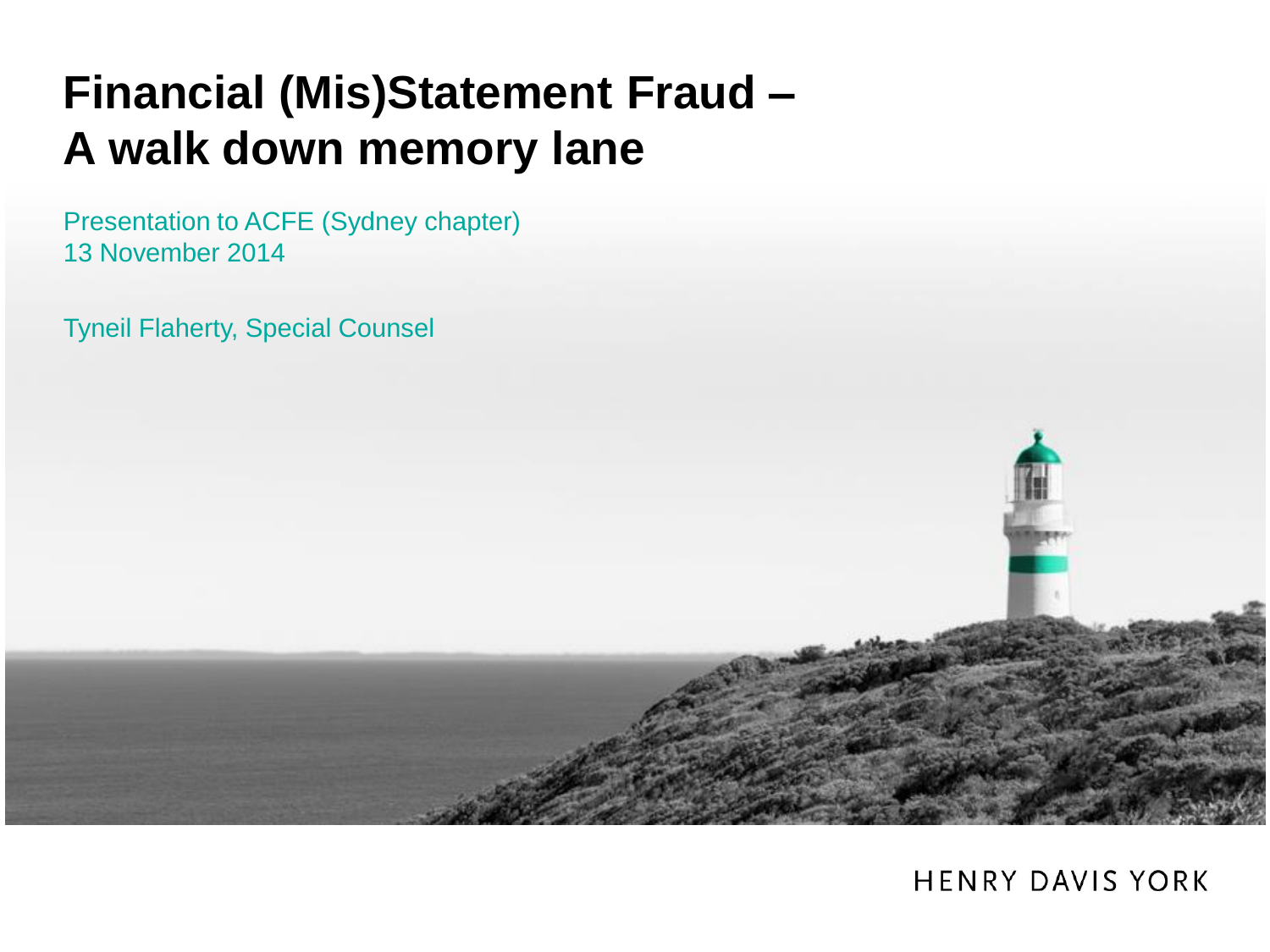## **Financial (Mis)Statement Fraud**

#### **Definition**

Australian Auditing Standard ASA 240

*"Fraud means an intentional act, by one or more individuals among management, those charged with governance, employees, or third parties, involving the use of deception to obtain an unjust or illegal advantage."*

National Commission on Fraudulent Reporting (Tredway 1987) *"The intentional, deliberate, misstatement or omission of material facts, or accounting data which is misleading and, when considered with all the information made available, would cause the reader to change or alter his or her judgment or decision'*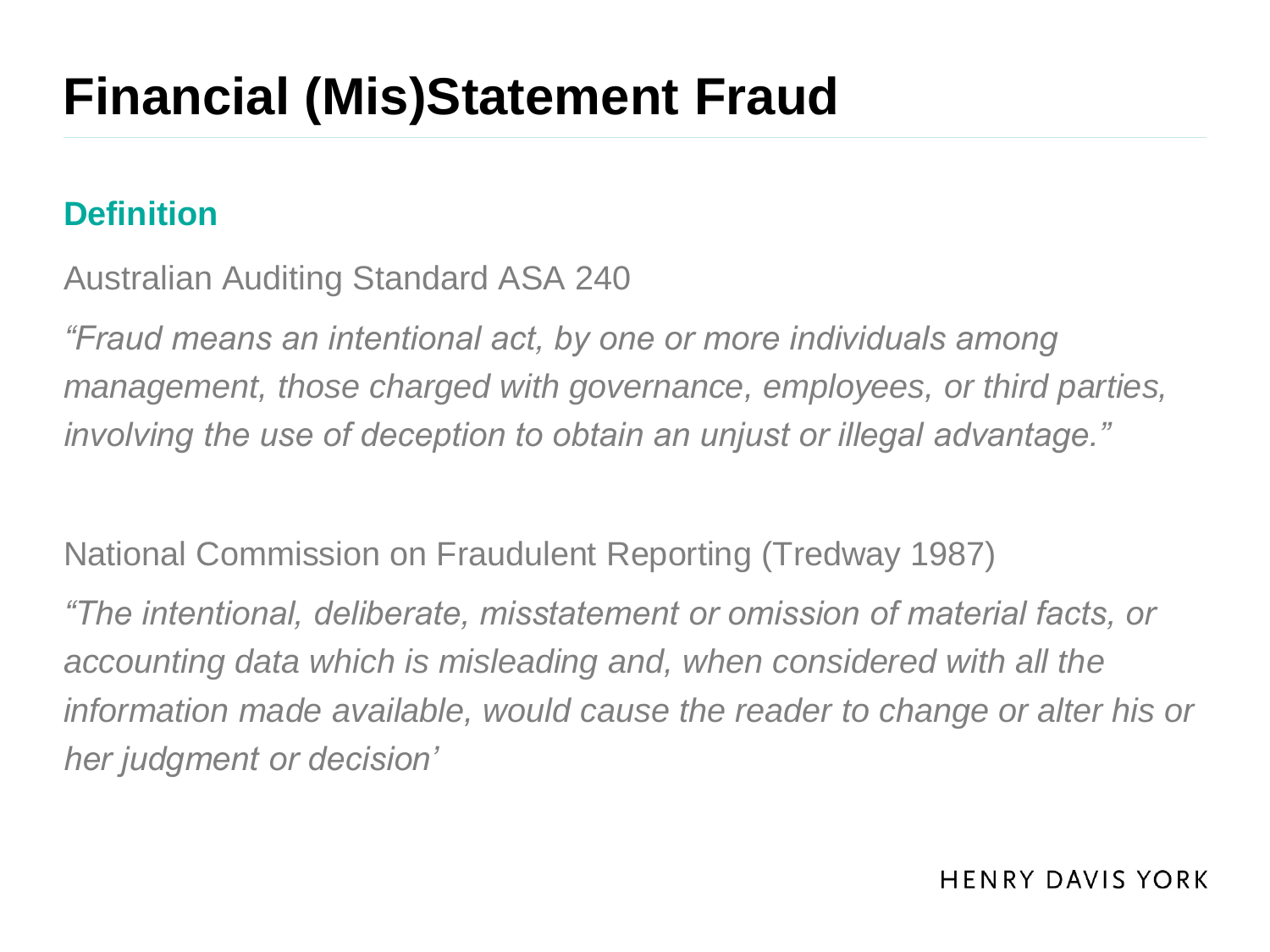## **Common financial statement fraud schemes**

- **Falsification, alteration, or manipulation of material financial records,** supporting documents, or business transactions;
- **naterial intentional omission or misrepresentations of events,** transactions, accounts, or other significant information from which financial statements are prepared;
- deliberate misapplication of accounting principles, policies, and procedures used to measure, recognise, report, and disclose economic events and business transactions; and
- **EXECUTE:** intentional omissions of disclosures or presentation of inadequate disclosures regarding accounting principles and policies in addition to related financial accounts.

(Rezaee, 2010)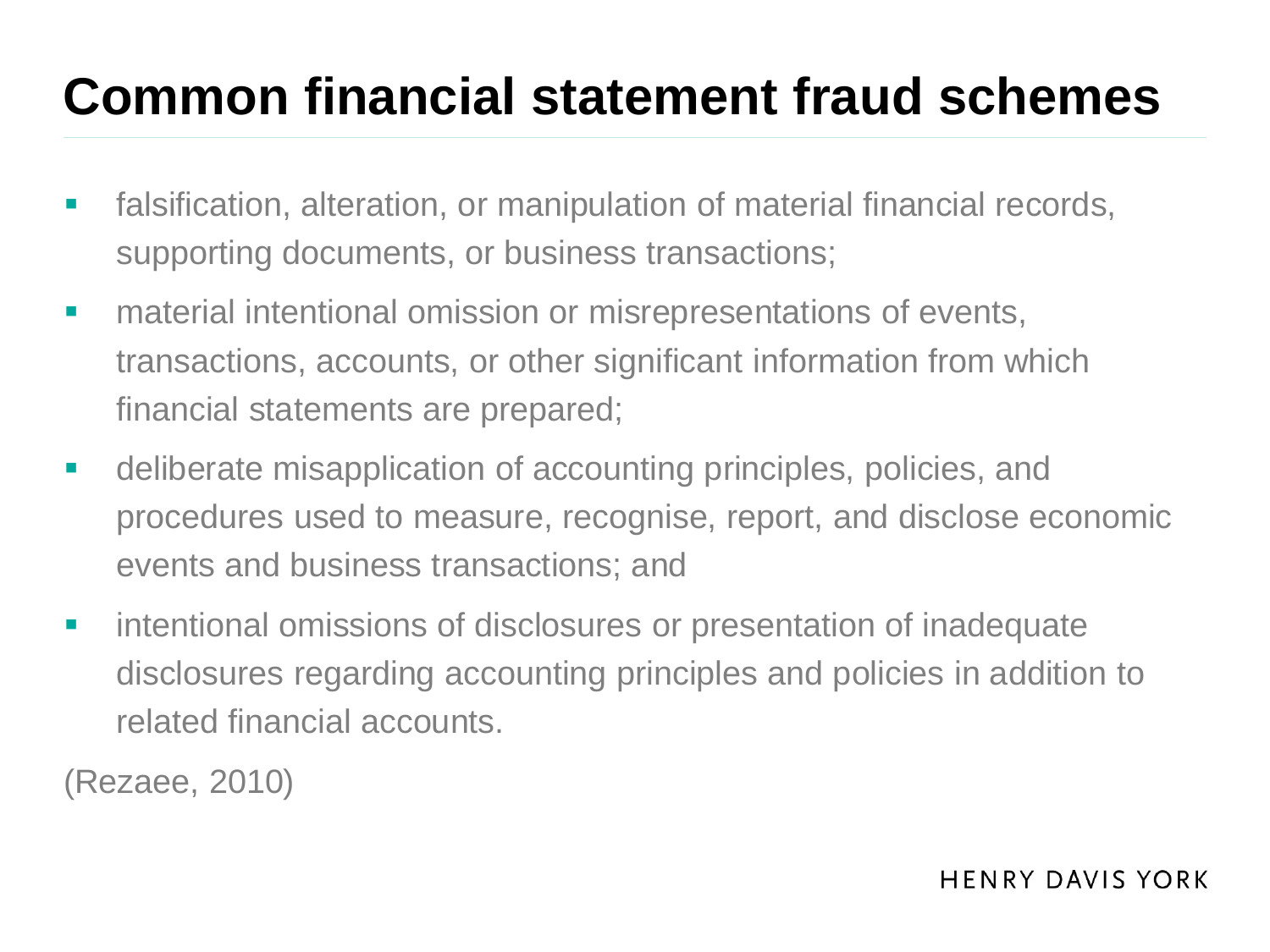## **Why do we care about it?**

- **Investor confidence**
- **Usually masking something else (within the business)**
- **Financier reliance**
- **-** Could be covering up another underlying fraud
- **Company failures Insolvency**
- **If is fraud after all!**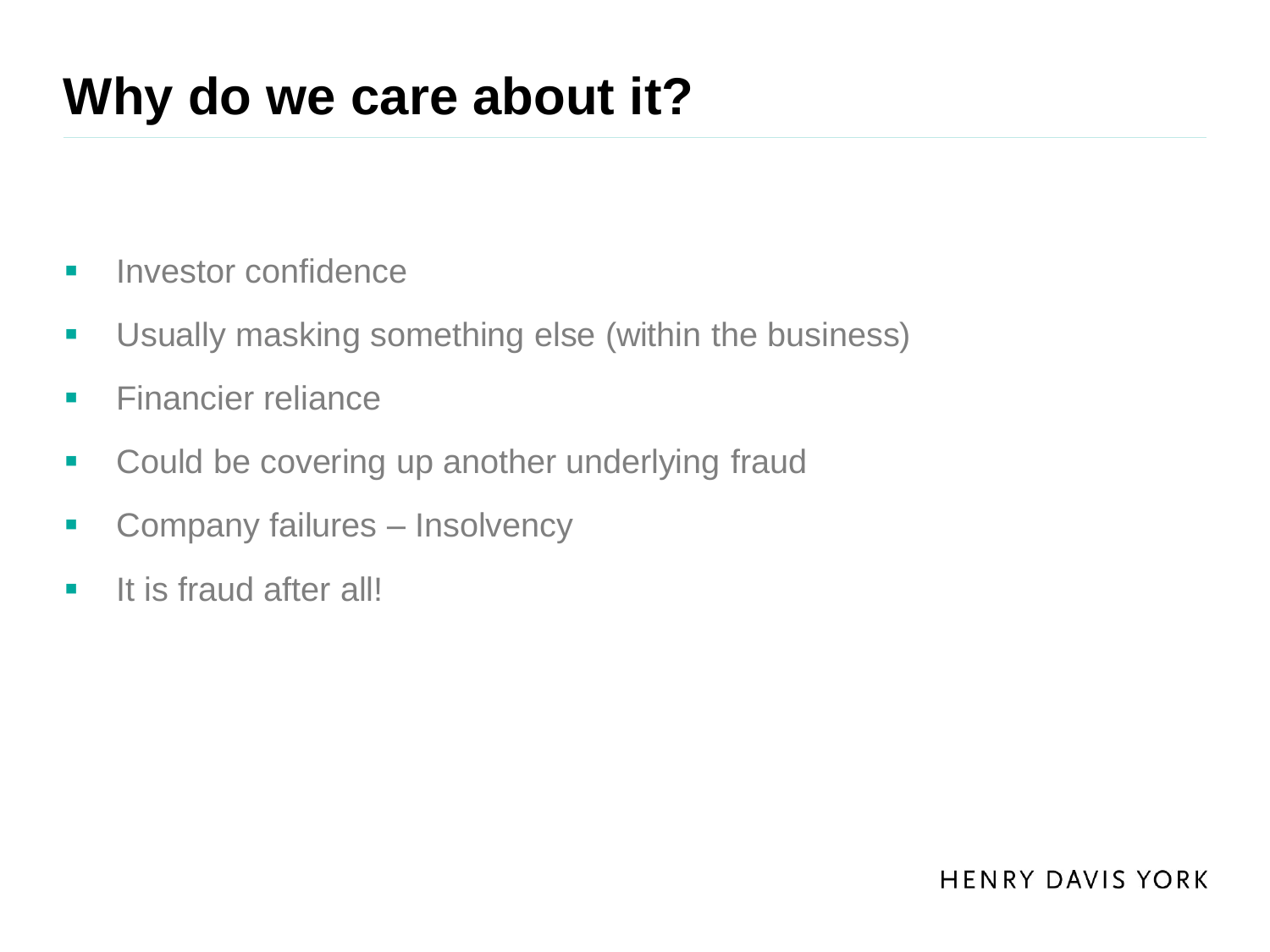#### **COSO report into frauds in USA public companies 1999-2007**

Key findings:

- 347 cases of public company fraudulent financial reporting
- total cumulative misstatement or misappropriation of nearly \$120billion across 300 fraud cases
- \$400million per case
- CEO or CFO involved in 89% of the fraud cases
- **The most common techniques involved improper revenue recognition,** overstatement of existing assets and capitalisation of expenses.
- Revenue frauds accounted for over 60% of the cases.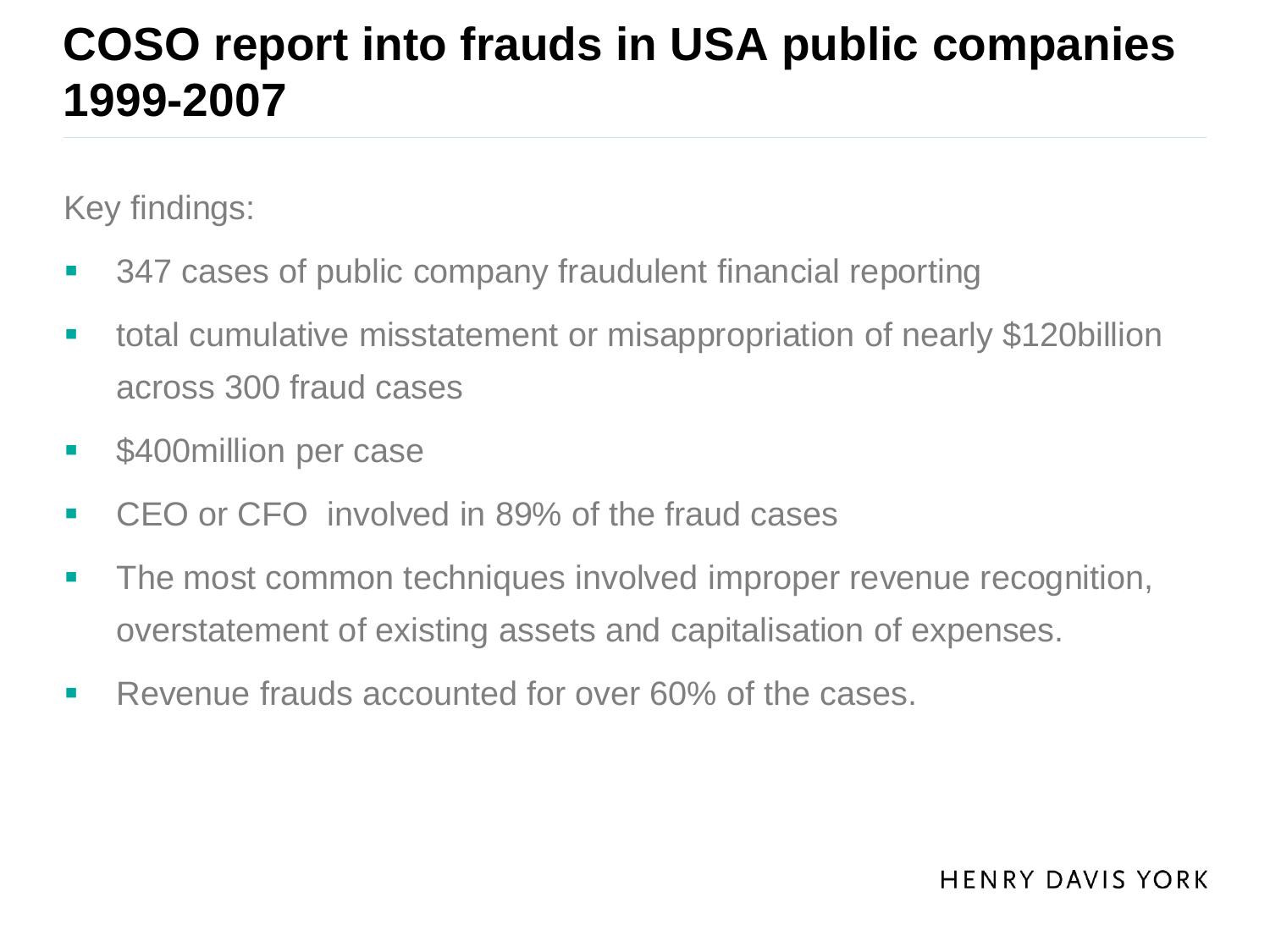# **COSO Report, 2010**

#### **Primary industries of sample fraud companies:**

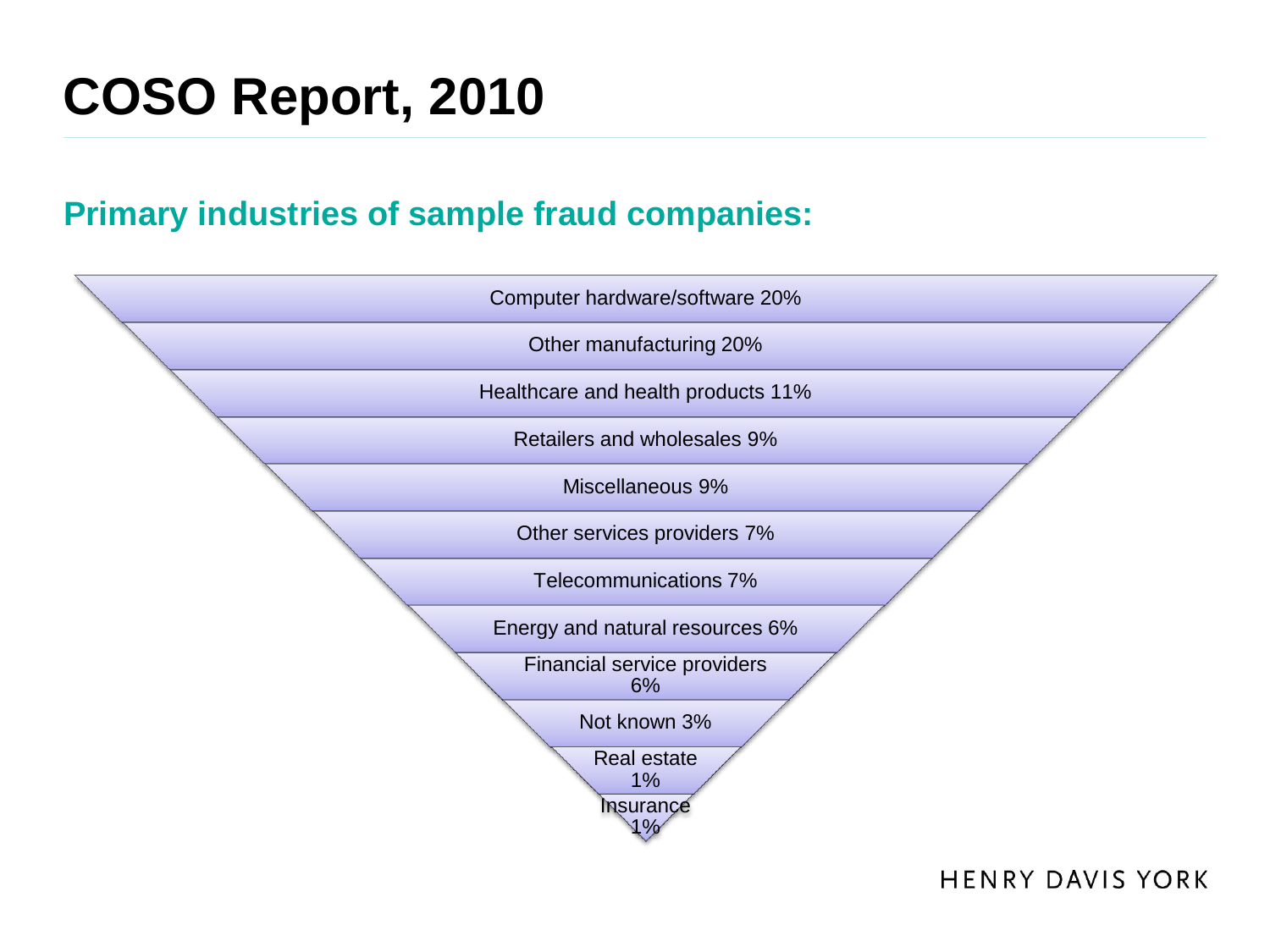# **When motive combines with opportunity**

- **EXTERNIFF EXTERNIFFE EXTERNIFFE EXTERNIFFE EXTERNIFFE EXTERNIFFE EXTERNIFFE EXTERNIFFE EXTERNIFFE EXTERNIFFE EXTERNIFFE EXTERNIFFE EXTERNIFFE EXTERNIFFE EXTERNIFFE EXTERNIFFE EXTERNIFFE EXTERNIFFE EXTERNIFFE EXTERNIFFE EX**
- **EXTERN** meet internally set financial targets or make the company look better
- **EXECONCERDIATE:** conceal the company's deteriorating financial condition
- **EXECUTE:** maintain or increase share price
- **•** bolster financial position for pending equity or debt financing or to obtain credit based on misleading financial statements
- hide improper business transactions (eg. Fictitious sales or misrepresented assets);
- resolving temporary financial difficulties (eg. Insufficient cash flow, unfavourable business decisions, maintaining prestige)
- **Desire to minimise tax liabilities:**
- Need to avoid breaches of debt covenants:

(Rezaee, 2010)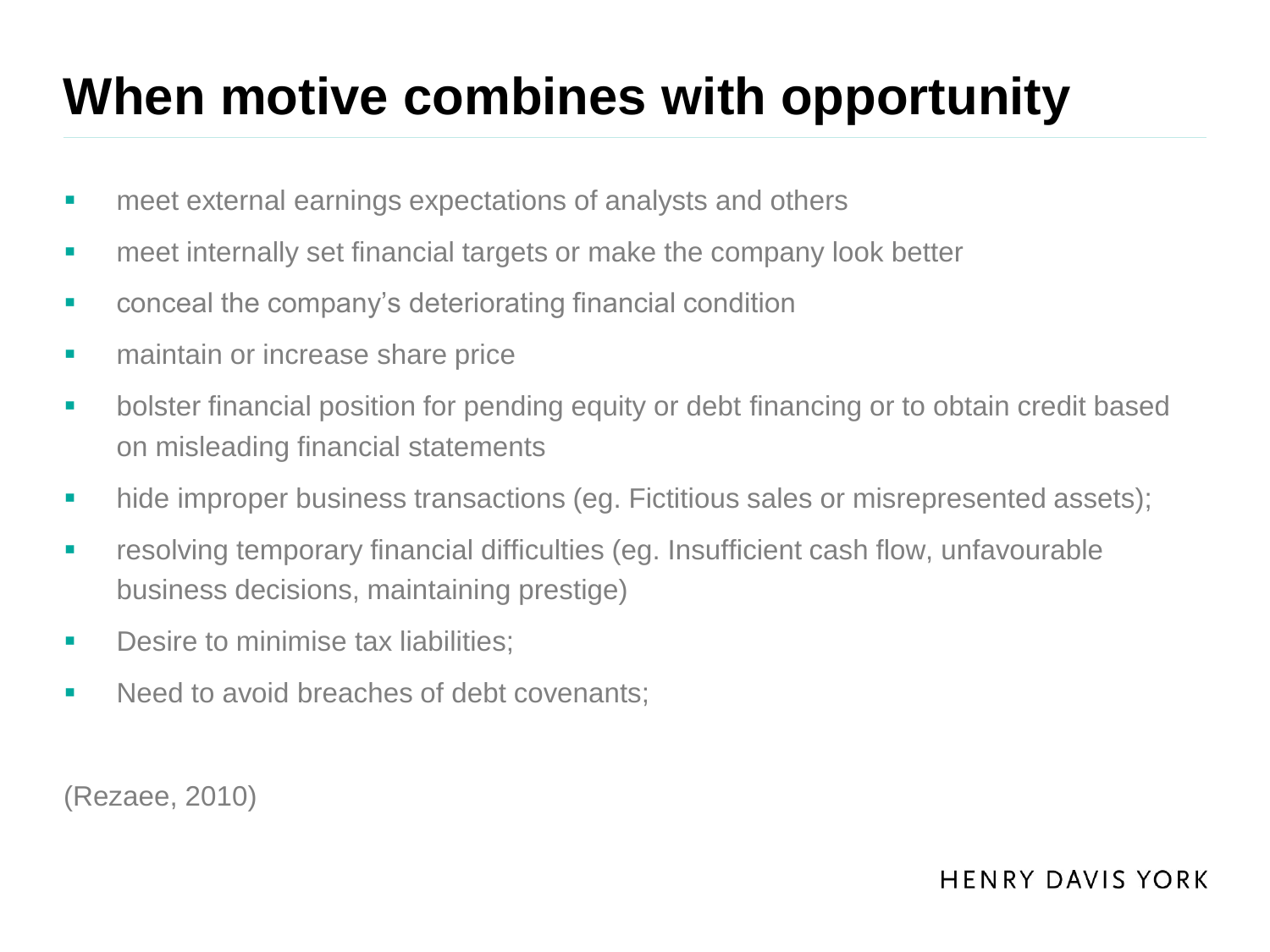## **Personal motivation**

- **EXEDEE FIGHTER increased compensation through higher reported earnings**
- enhanced value of personal holding of company stock, such as stockbased compensation
- converting the company's assets for personal use;
- obtaining a promotion or maintaining the current position within the company.
- **COVET UP ASSETS MISAPPROPREATED FOR THE COVET UP ASSETS**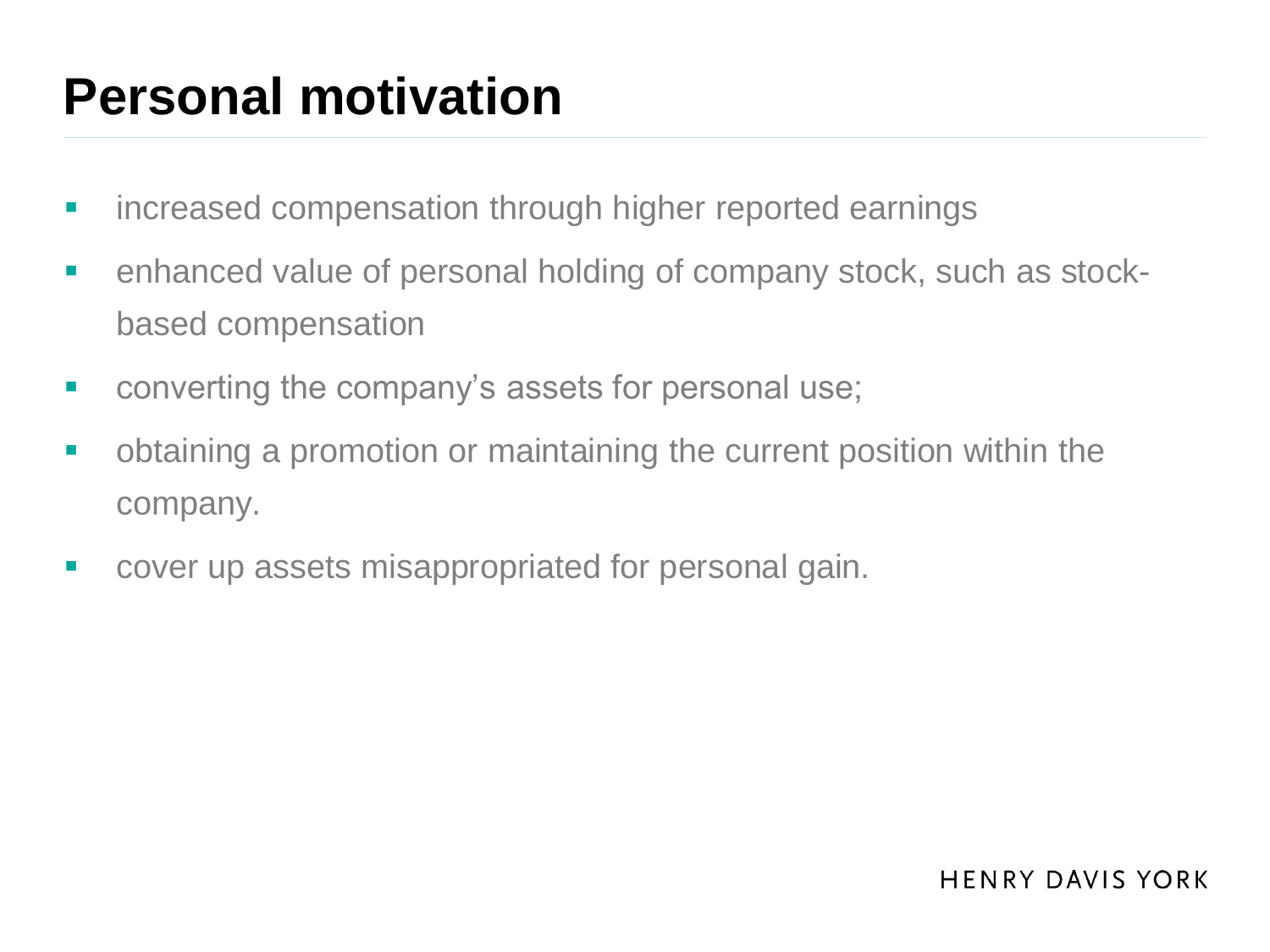## **Common Fraud Schemes**

- **n** misclassification of gains
- **Sham transactions**
- **Timing of revenue recognition**
- **Bill and hold sales transactions**
- **Side arrangements**
- **Illegitimate sales transactions**
- **Improper revenue recognition**
- **IMPROPER THEORY IS A THEORY THEORY IT IS A THEORY IS A THEORY IS A THEORY IS A THEORY IS A THEORY IS A THEORY IS A THEORY IS A THEORY IS A THEORY IS A THEORY IS A THEORY IS A THEORY IS A THEORY IS A THEORY IS A THEORY IS**
- **IMPROPER ASSET VALUATIONS**
- **IMPROPER DEFETRE OF COSTS AND EXPENSES**
- **Inadequate disclosure or omission of material financial information**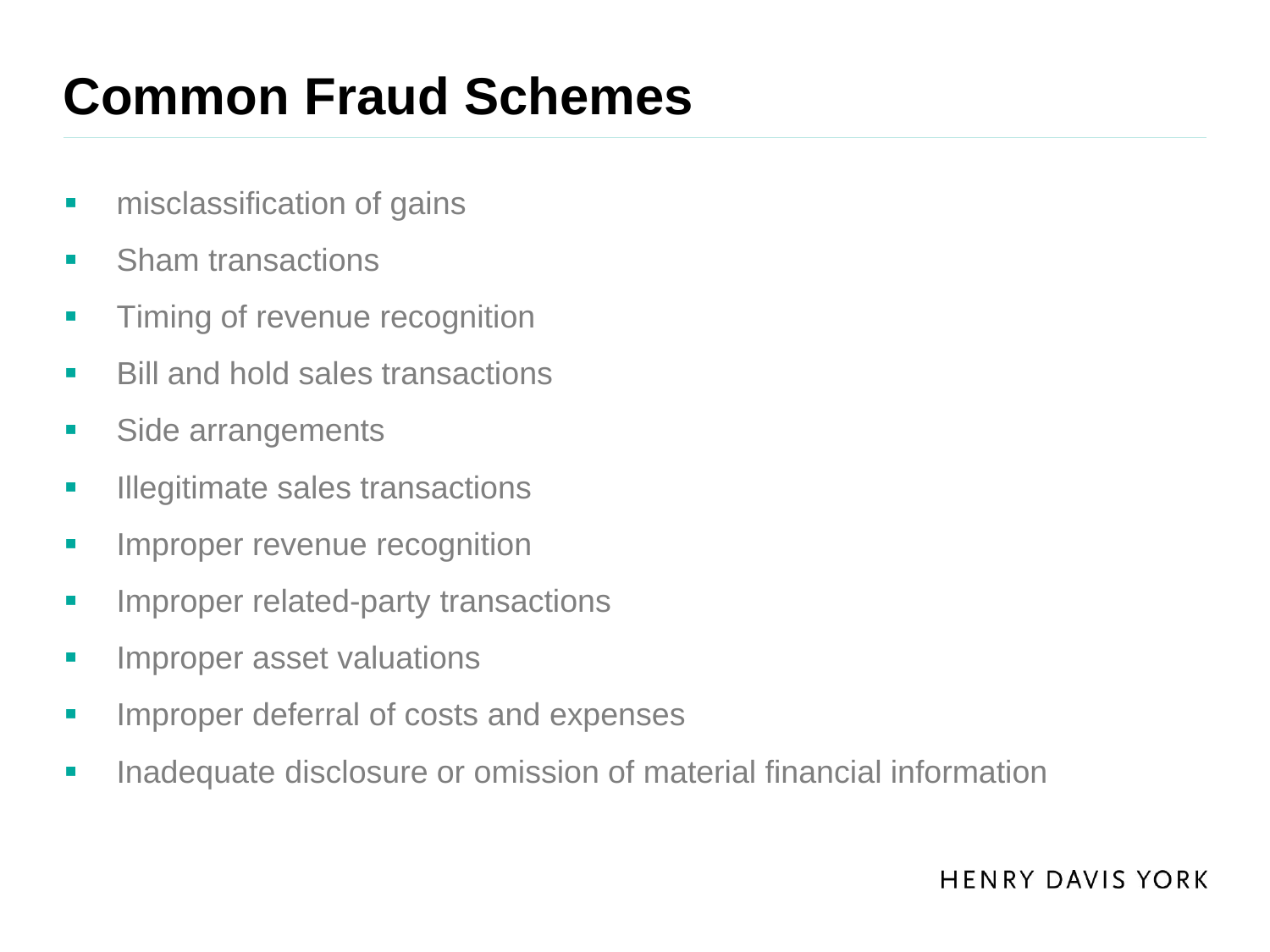# **Accounting Scandals**

- **EXALUST:** ZZZZ Best Carpet Cleaning
- **Waste Management**
- **Enron**
- **■** WorldCom
- **-** Adelphia
- **Phar-More**
- **Dome.Tel**
- $\blacksquare$  HIH
- **Centro**
- **Harris Scarfe**
- **Hastie**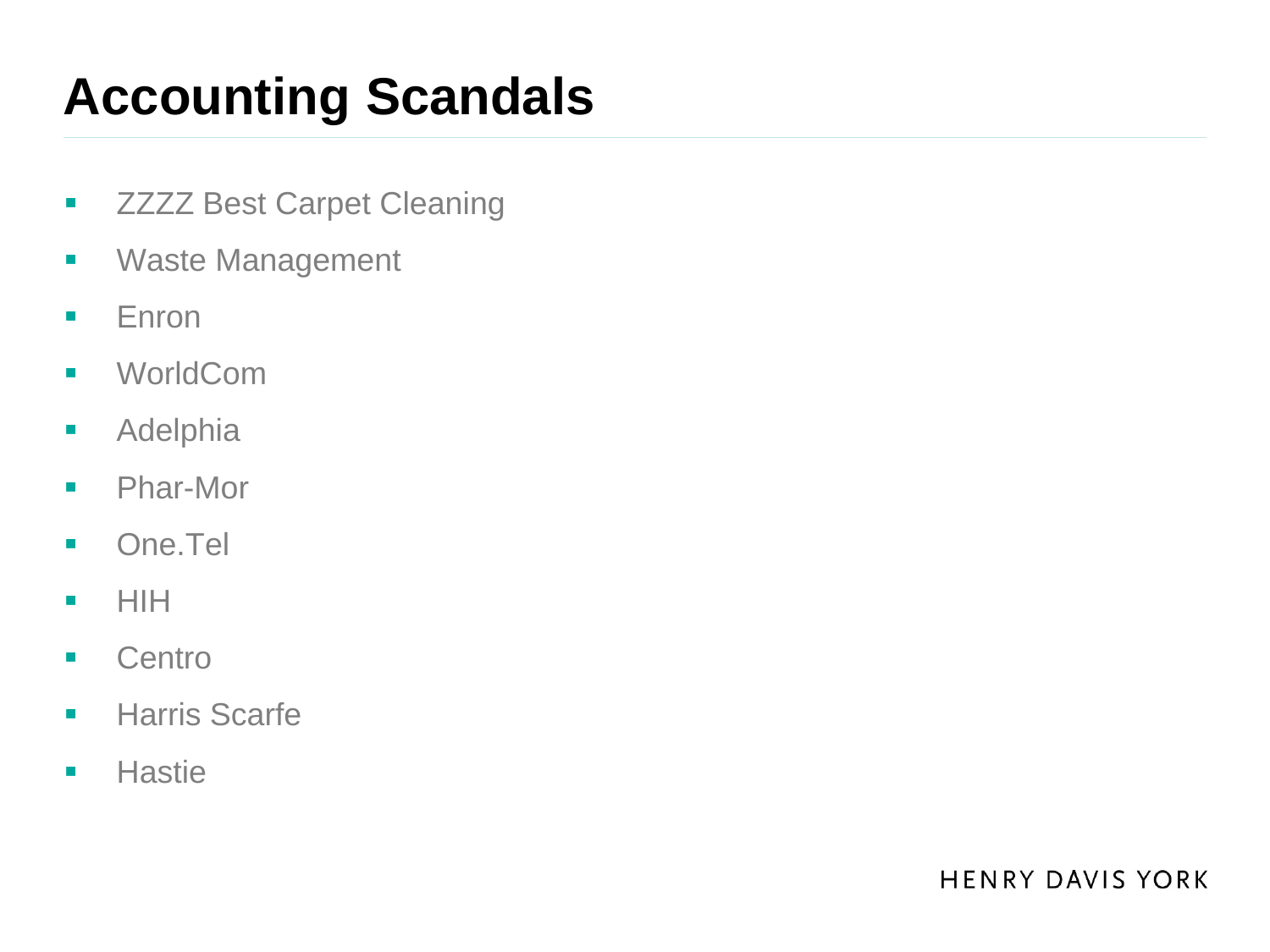#### **Accounting Scandals ZZZZ Best Carpet Cleaning Co (1986)**

- Started ZZZZ Best at age 15 in his parents' garage
- Company went public in 1986
- Reached market capitalisation of \$200million
- Millionaire by 18
- 90% of the business was non-existent
- Never made a profit
- Diversified by creating a fake 'restoration company' and winning industry leading contracts
- Deceived auditors and lawyers rented buildings, bribed security guards, manufactured 16,000 documents in one year
- Ponzi scheme
- 90% of reported revenues based on non-existent contracts
- Bankrupt, in gaol by 21, assets sold for \$50,000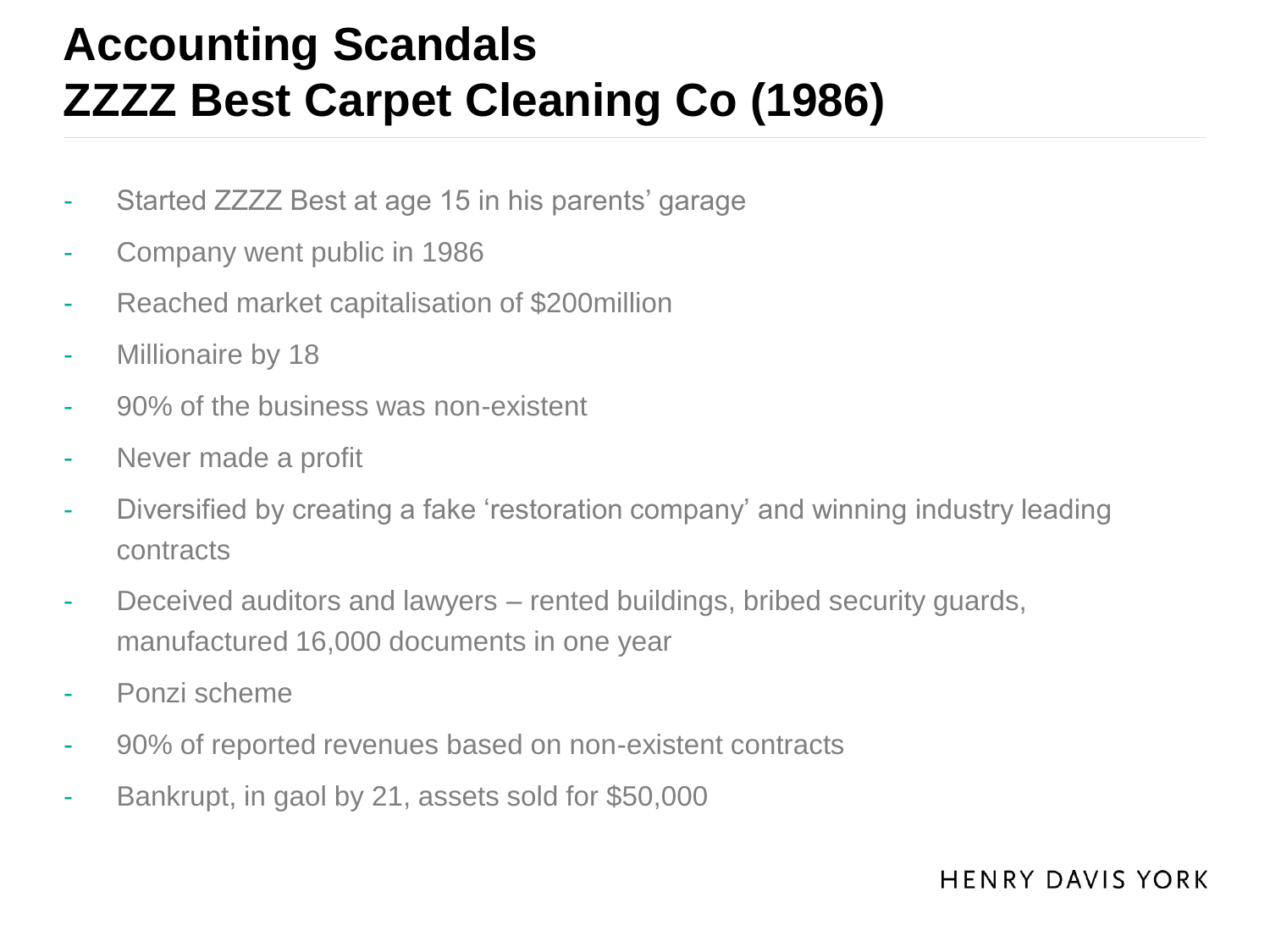#### **Accounting Scandals ZZZZ Best Carpet Cleaning Co. continued**

- **Unpacking the facts the red flags were clear:** 
	- $\triangleright$  Rapidly growing profit was inconsistent with industry standards
		- \$13.8million restoration contracts on two buildings
		- Previous record restoration known in industry was \$2.1million
	- $\triangleright$  Doubtful trends
		- Revenue to expense ration outside norm
		- Payroll much lower than industry standard
	- $\triangleright$  Vague documentation of contracts
		- 1 page
		- Missing key terms
	- $\triangleright$  Questionable management integrity
		- Organised crime associates
		- Money laundering, credit card fraud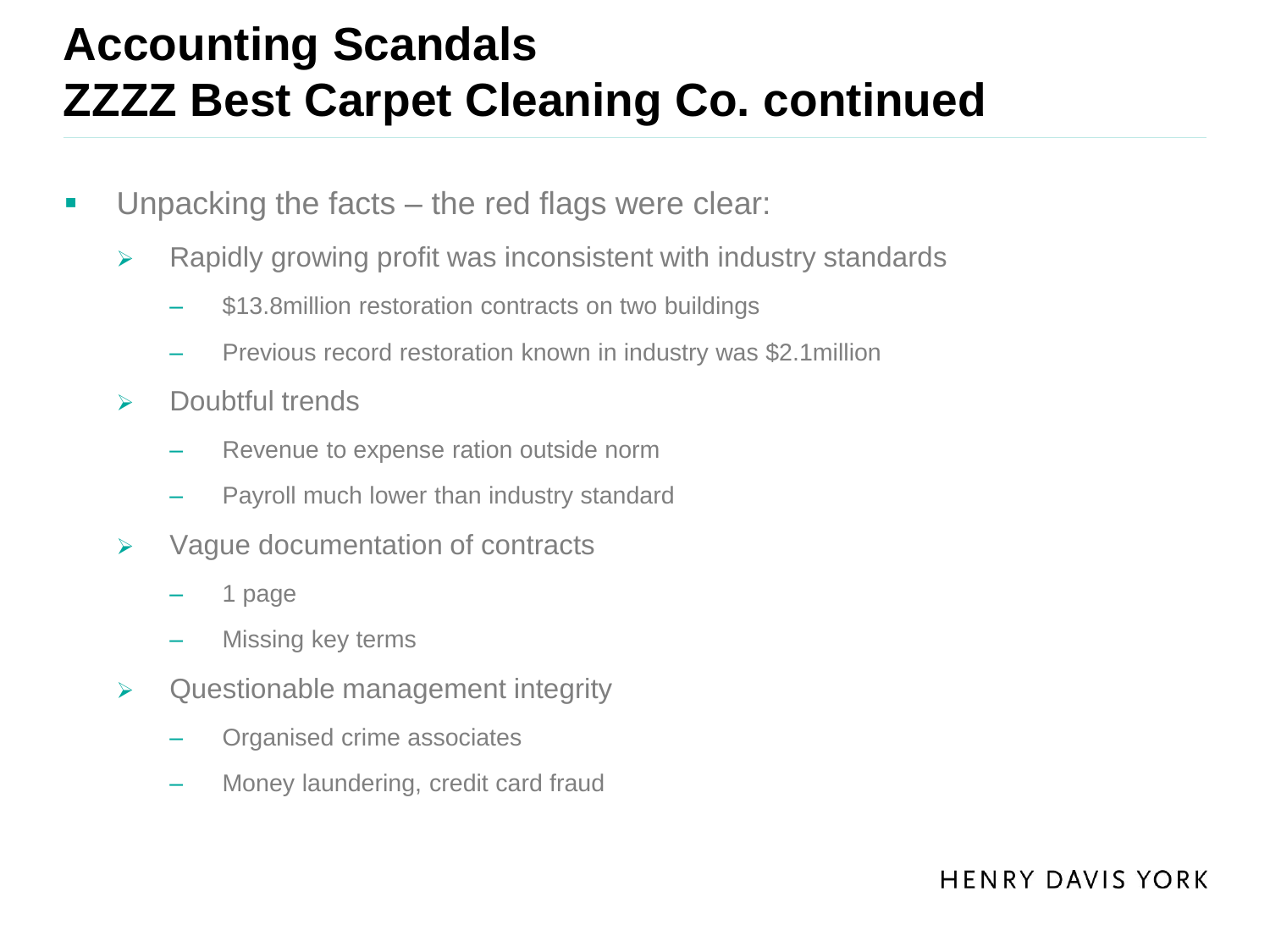#### **Accounting Scandals ZZZZ Best**

|                               | 1985    | 1986     |
|-------------------------------|---------|----------|
| <b>Current ratio</b>          | 36.55   | 0.10     |
| Working capital: total assets | 0.59    | (0.0080) |
| Collection ratio              | N/A     | 26.13    |
| Asset turnover                | 0.14    | 1.04     |
| Debt to equity ratio          | 0.02    | 1.49     |
| Receivables turnover          | N/A     | 6.98     |
| Times interest earned         | N/A     | 43.14    |
| Cost of sales: Sales          | 0.47    | 0.42     |
| Gross margin                  | 53.51%  | 57.68%   |
| Return on equity              | 183.75% | 46.58%   |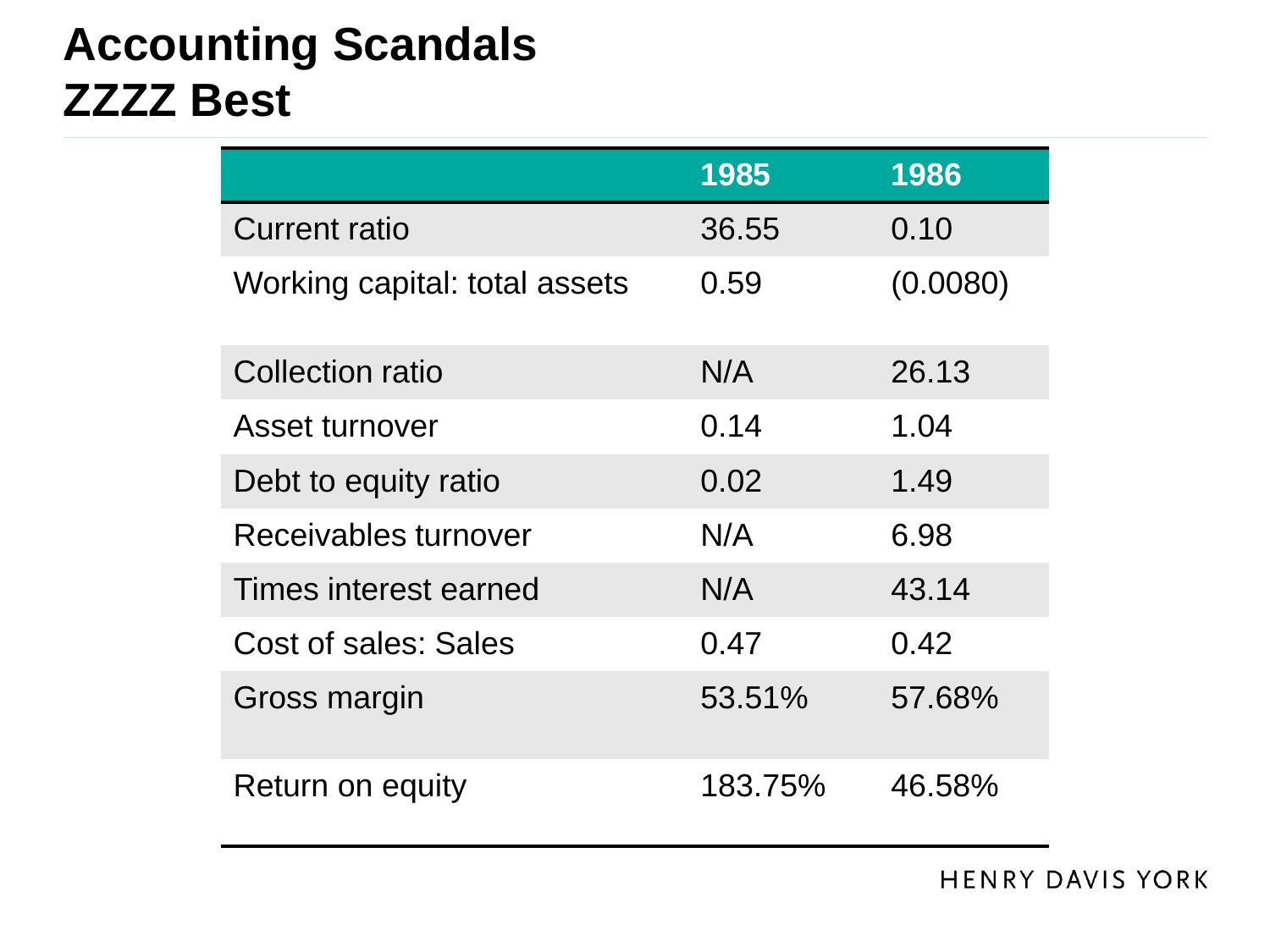# **Waste Management (1997)**

- **EXECT:** Largest restatement of fraudulent earnings reported in USA history
- New CEO quit after 3 months of commencement prompting analysis
- **November 1997 company announced that a change in accounting methods** would result in \$1.2billion loss and reduce retained earnings by \$1billion
- In 1992 auditors found evidence of misstatements of \$93.5million
- **EXECOMPANY refused to restate to correct mistake**
- In 1993 auditors documented another \$138million misstatement would have reduced income by 12% - not material
- In 1995 auditors documented another \$160million misstatements as immaterial
- between 1992-1996 engaged in \$1.4billion financial statement fraud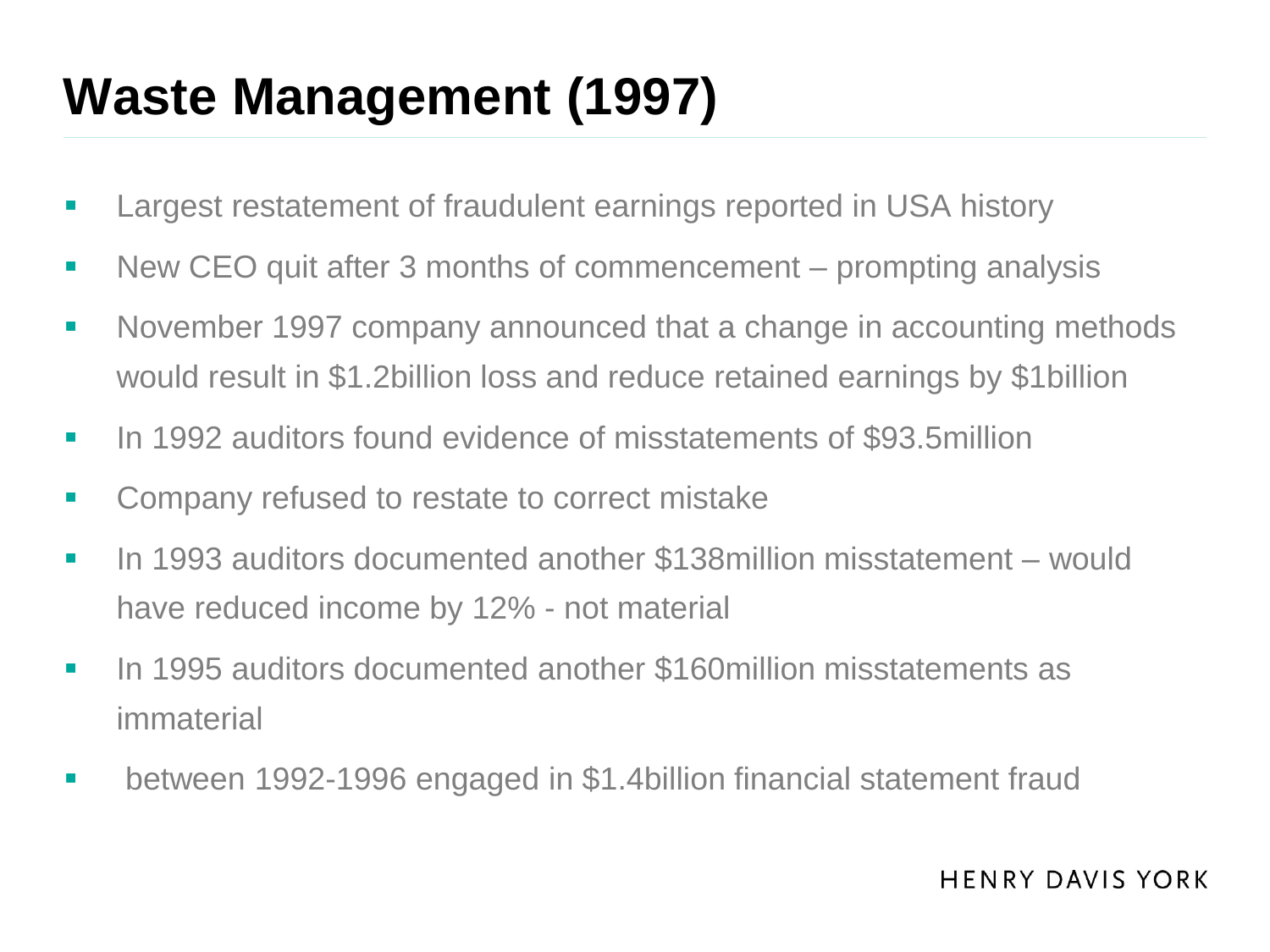## **Waste Management continued**

- **Who?** 
	- $\triangleright$  Top management, CFO, chief accounting officer
	- $\triangleright$  Collusion with 4 Arthur Andersen partners
- $H<sub>OW</sub>$ 
	- $\triangleright$  Overstatement of earnings and 'hidden' expenses
- **No. 19** Why?
	- $\triangleright$  Pressure to meet earnings expectations
	- $\triangleright$  Auditors desire to keep client 'happy'

Every CFO and chief accounting officer had previously worked as an auditor at Arthur Andersen…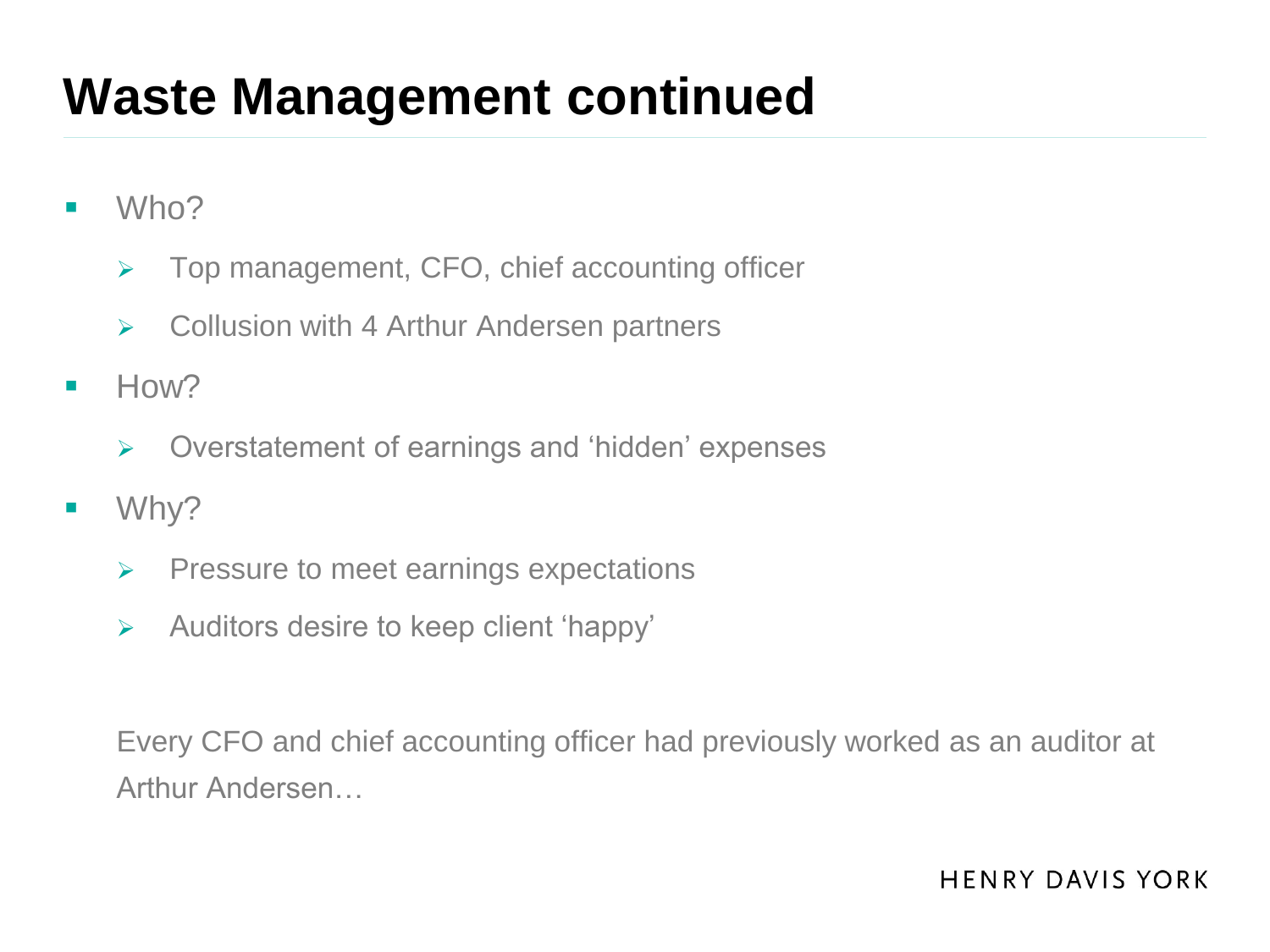# **Enron (2001)**

- Seventh largest corporation in USA. 21,000 employees, 40 countries
- Off balance sheet partnerships and special purpose entities hid \$BILLIONS of losses
- **EXECOMPLEX OPERATION STRUCTURE**
- Board did not understand the transactions didn't ask for more information
- **Enron employed 3 primary accounting 'shenanigans'** 
	- $\triangleright$  Mark to model accounting
	- Use of off-balance sheet SPE's and related entities
	- $\triangleright$  Sale of company shares treated as accounts receivables
- Stock fell from \$80 in January 2001 to \$0.25 in December 2001 (\$80billion in market capitalisation lost)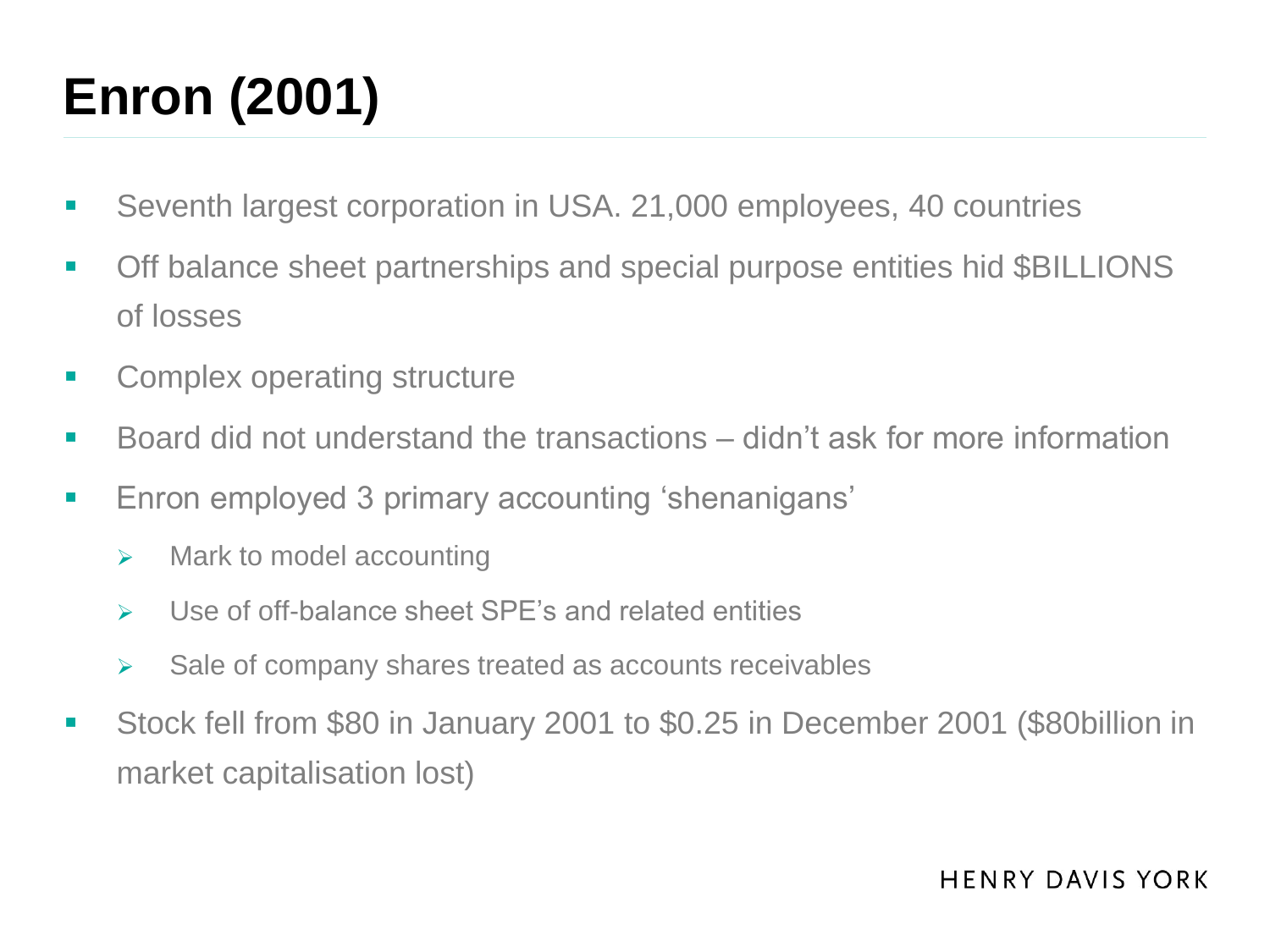### **Enron continued**

- Mark to model accounting
	- $\triangleright$  Derivative not reported at historical cost reported at underlying 'fair market value'
	- $\triangleright$  No market = make it up
	- $\triangleright$  Doubtful that some underlying assets existed
	- Estimated future earnings re-estimated each year
	- $\triangleright$  Active markets didn't exist
	- $\triangleright$  Enron controlled the estimation of earnings
	- $\triangleright$  Executive compensation based on earnings
	- ▶ Had to report losses when market turned ... SPE's created to 'fix' this reporting problem!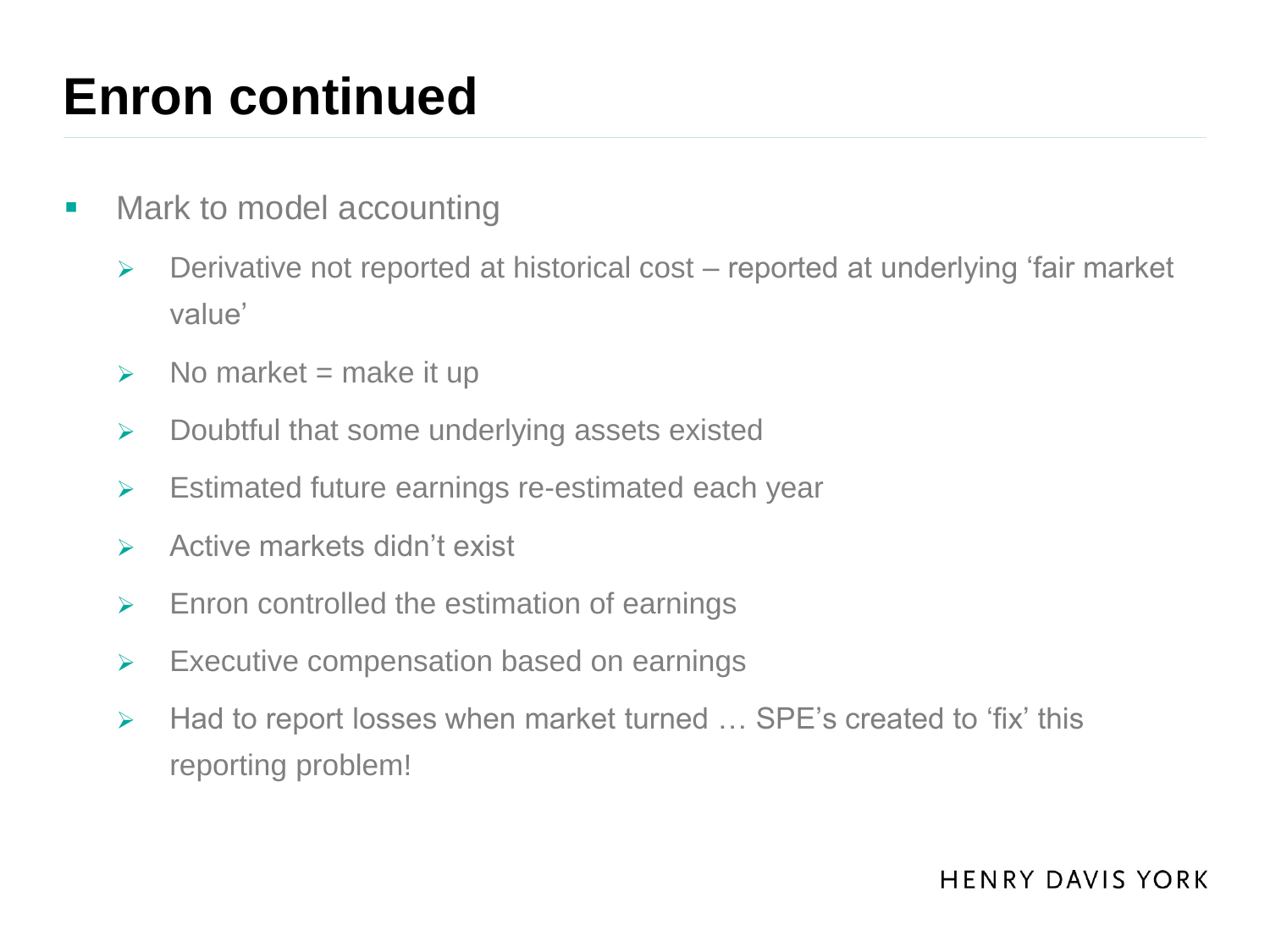### **Enron … continued**

- **Use of off-balance sheet SPEs** 
	- Enron a market maker BUT took an ownership position in assets traded
	- **▶ Ownership created enormous debt**
	- $\triangleright$  Well over 500 SPEs (some reports say 3,000) and thousands of questionable partnerships
	- CFO made \$30million off SPEs, assistant made \$12million
- Sale of shares treated as accounts receivable
	- Enron issued own shares in exchange for notes receivable in 4 SPEs
	- $\triangleright$  Increased notes receivable (asset) and shareholder's equity to record transactions
	- $\triangleright$  Should have been presented as deduction from shareholder's equity GAAP
	- $\geq$  \$1 billion between June 2000 and March 2001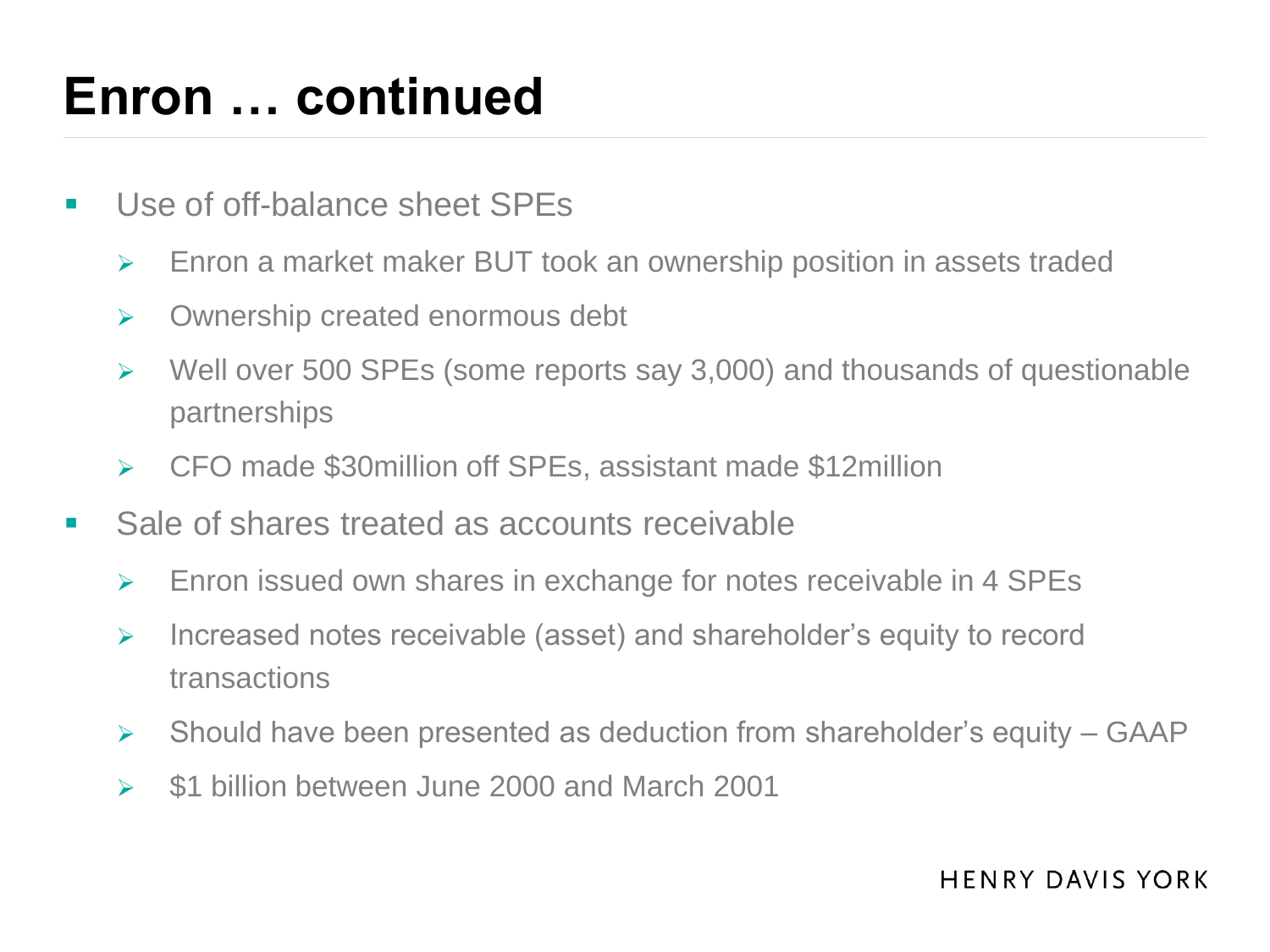# **WorldCom (2002)**

- Whistle-blower (Cooper) largest corporate fraud in US history \$11billion
- **Internal audit investigated the reliability and integrity of financial info**
- **EXEC** S2million spent on 'capital expenditure' without documented approval
- **Expenditure really for lease costs line rental fees**
- **S500million in undocumented computer expenses**
- **Financial controlled admitted shenanigans**
- 1998-2000 = reduced reserve accounts adding \$2.8billion to revenue
- Late 2000 = operating costs capitalised as long term investments \$3.85billion
- \$9billion adjustment for 1999- first quarter 2002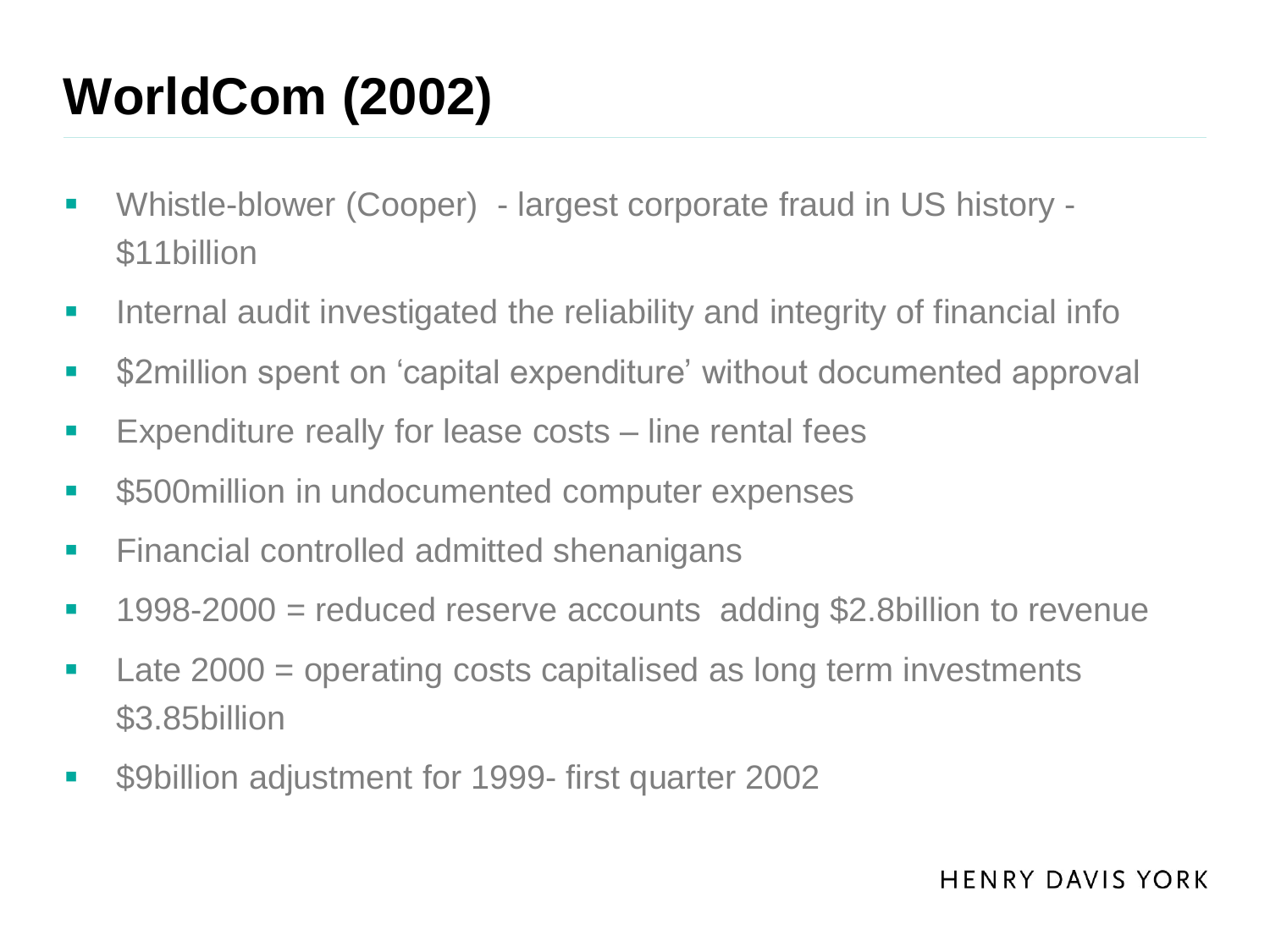# **Adelphia (2002)**

- **Largest cable television and telecommunications provider in USA**
- **Following Enron collapse, SEC provided guidance re disclosures of related** party transactions
- Adelphia disclosed share price dropped from \$30 (Jan 2002) to \$0.30 (June 2002)
- Co-borrowed with Rigas family entities, \$1billion in 1999 (x3 in 2000)
- **1999-2001 fraudulently excluded from annual and quarterly financial** statement over \$2.3billion in bank debt by shifting liabilities off-balance sheet
- Sham accounting transactions, fictitious documents saying Adelphia had repaid debts although they just had been 'shifted' off-balance sheet
- **1998** onwards fraudulent misrepresentations, omissions of material facts to conceal extensive self-dealing by controlling family
- 15 (CEO) and 20 (CFO) years in prison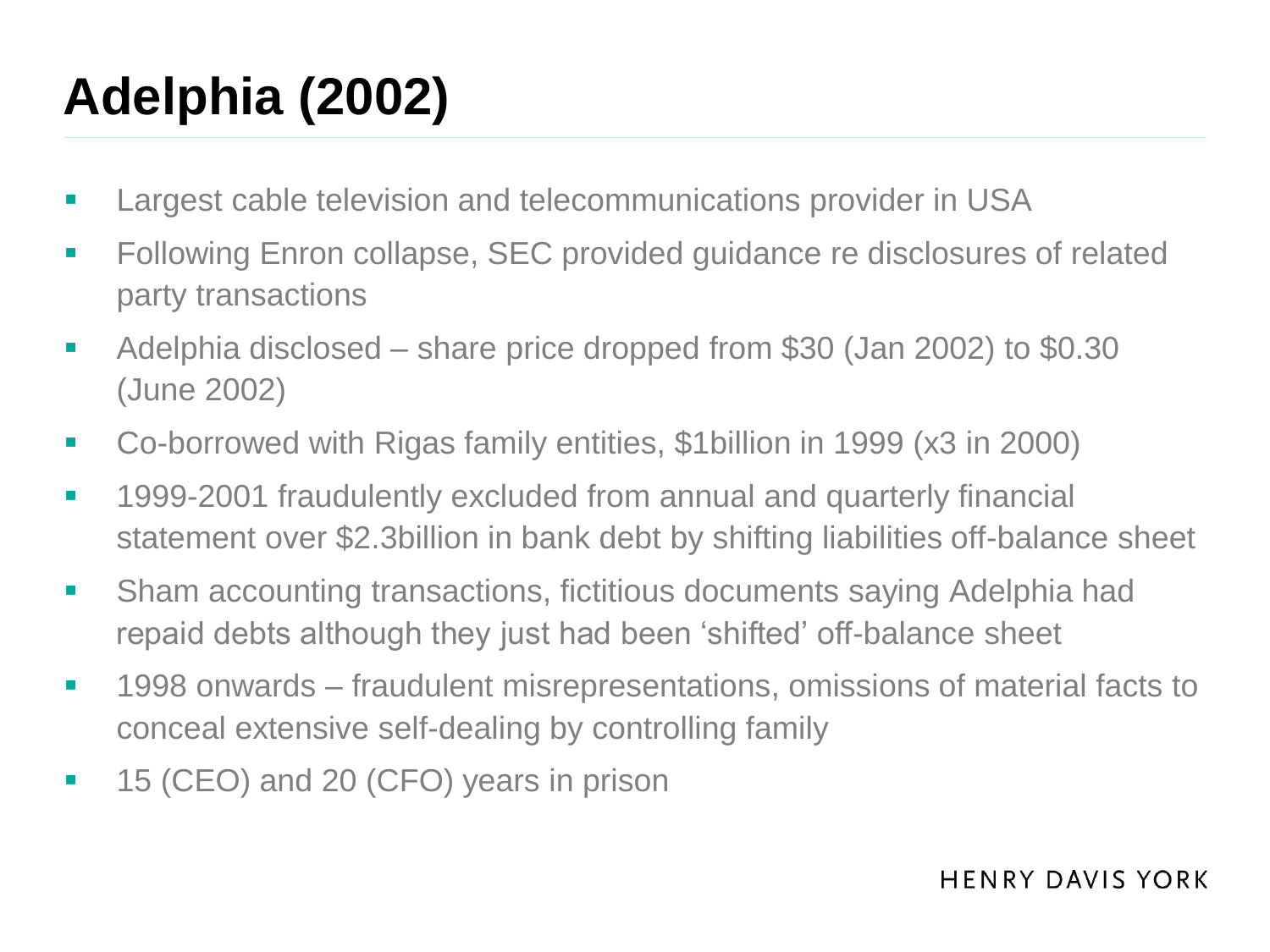## **Phar-Mor**

- 'temporarily' parked losses
- Hid losses in inventory
- **Operating losses spread across 40 stores and various products**
- **•** Declared record profits
- Received \$200million investment used to pay creditors
- No profit in fact ever made
- **S500million fraud over 4 year period**
- Chapter 11 bankruptcy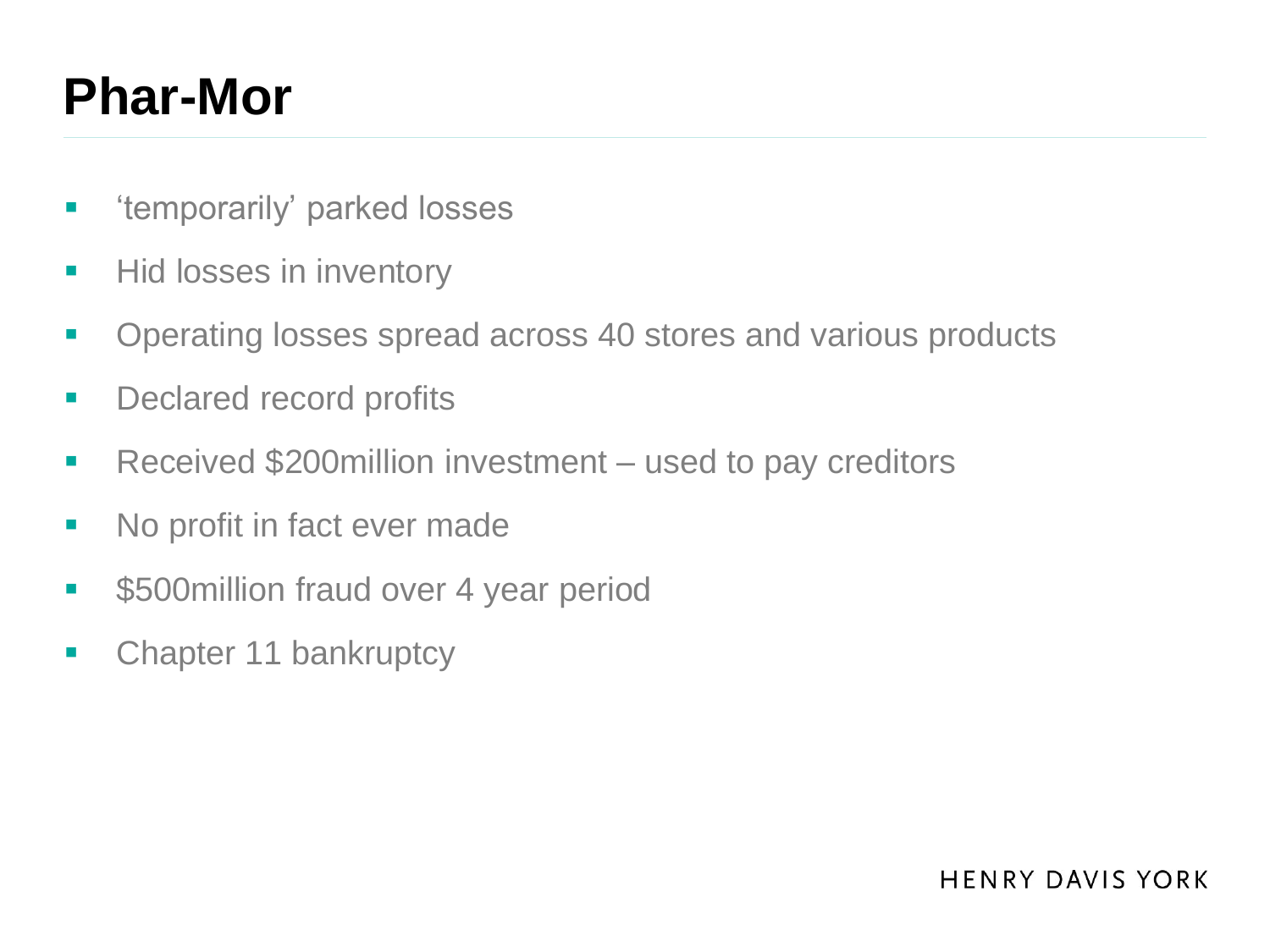# **HIH (2001)**

- **Tip:** know the industry you are investigating or valuing
- Reinsurance: if provisions were understated, profit was overstated
- If provisions were overstated, profit was understated incentive!
- **Under provisioning can overstate solvency in the balance sheet**
- **HIH** applied a method other than industry practice, therefore creating an overly optimistic view of claims provision, but continually overstated earnings
- Alleged that HIH/FAI chose a profit target number then altered the provision to arrive at that figure
- Purpose of reinsurance was to transfer risk to the reinsurer ....
	- $\triangleright$  Side letters
	- $\triangleright$  Backdating documents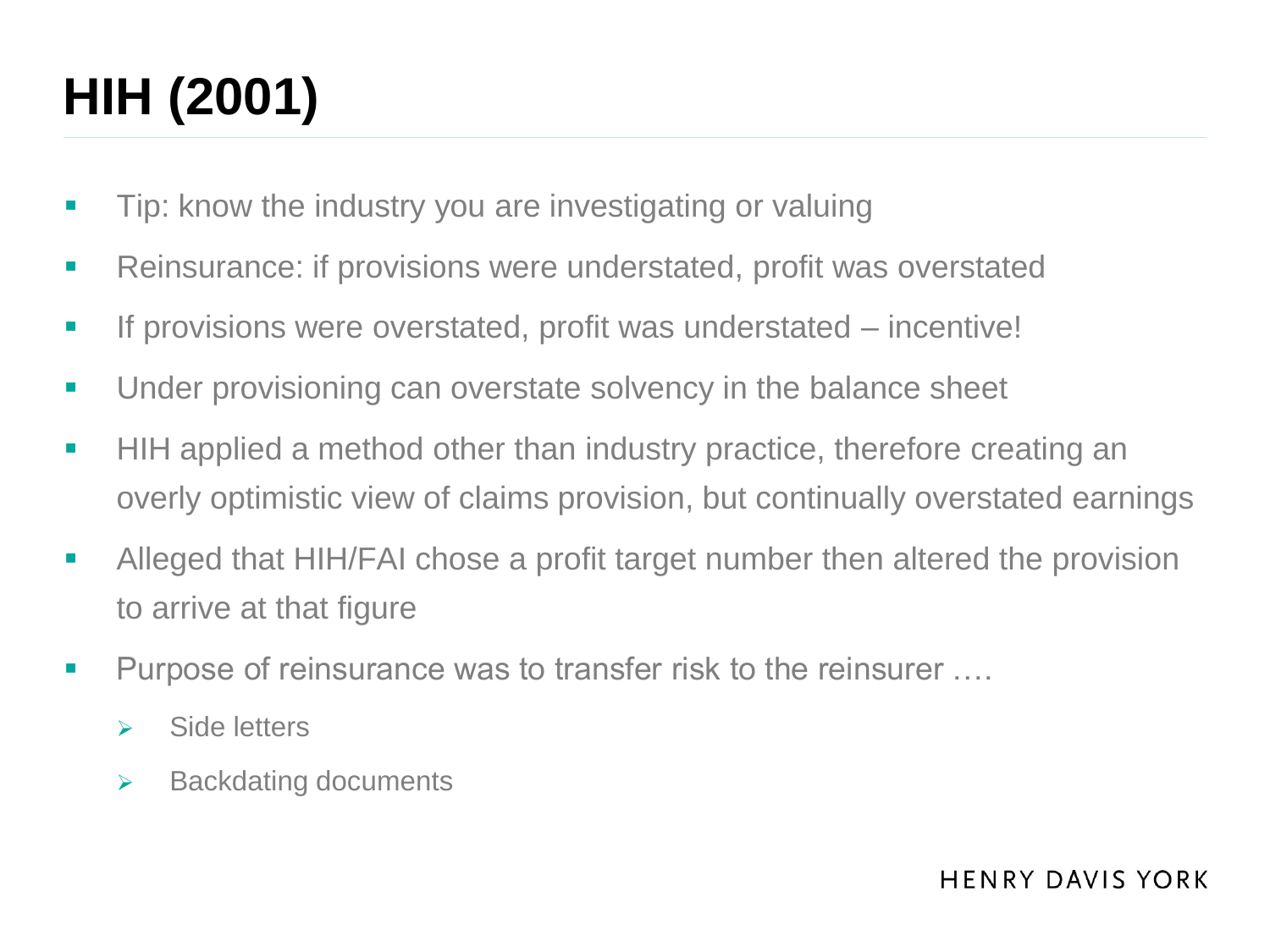HIH …

#### *'The word "audacious" springs to mind'*

Owen J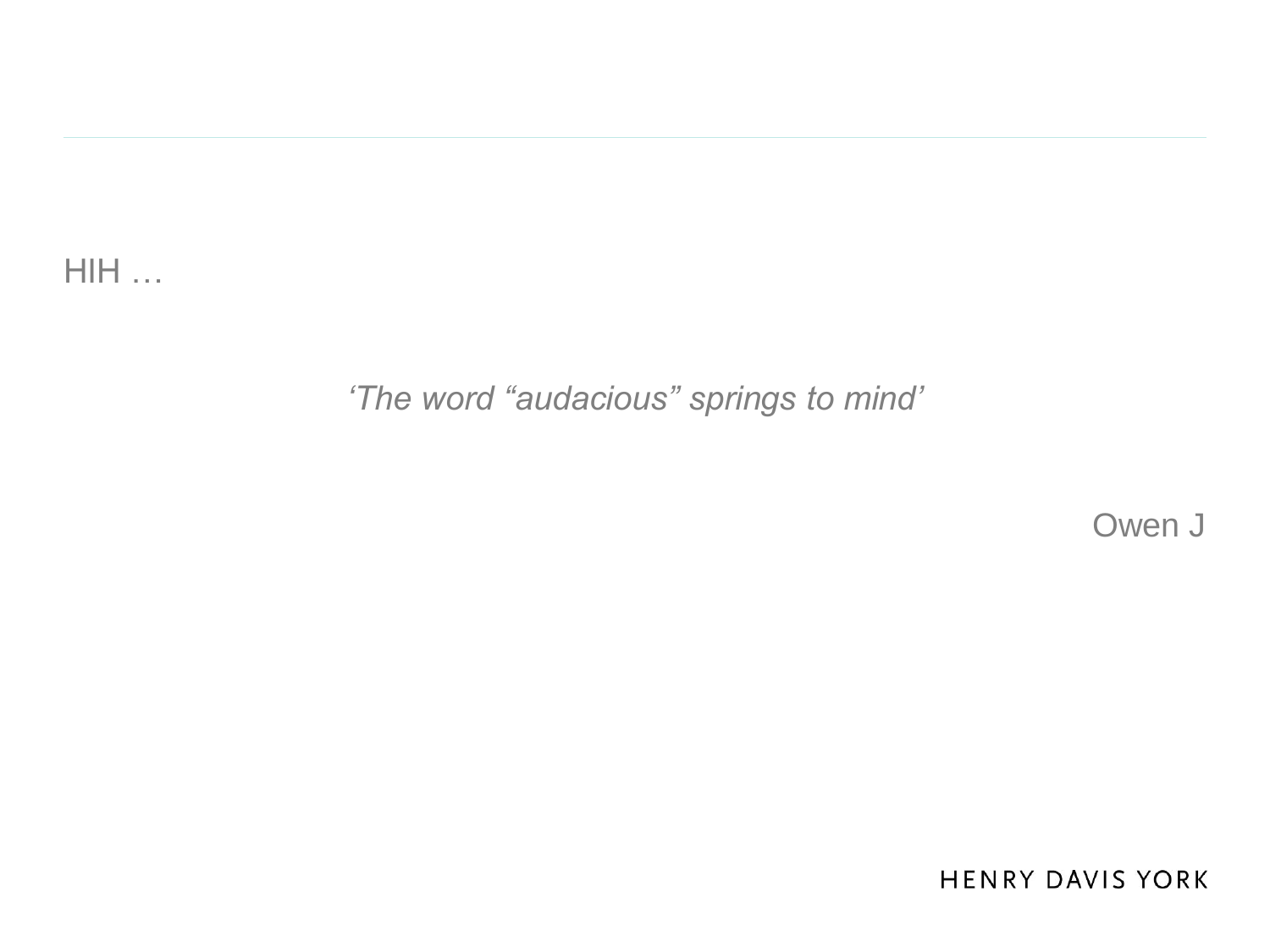# **One.Tel (2001)**

- Record result announced September 1999 \$6.97million
- Filed accounts showed change in accounting treatment increase results by \$50million
- **Profit came from purchase of a tax benefit**
- Capitalised \$32.4 in start up costs (advertising and staff costs as an assets rather than writing off as an expense)
- ASIC required restatement \$245million previously hidden, declared in 2000
- **Multi-million dollar bonuses paid to Rich and Keeling hidden from public scrutiny by** questionable accounting practices
- Bonus paid in 1999 treated the payments as set up costs
- **Recognised revenues ahead of the likely related cash flows**
- **Grossly overstated debtor balances**
- **Effectively converted a loss into a profit**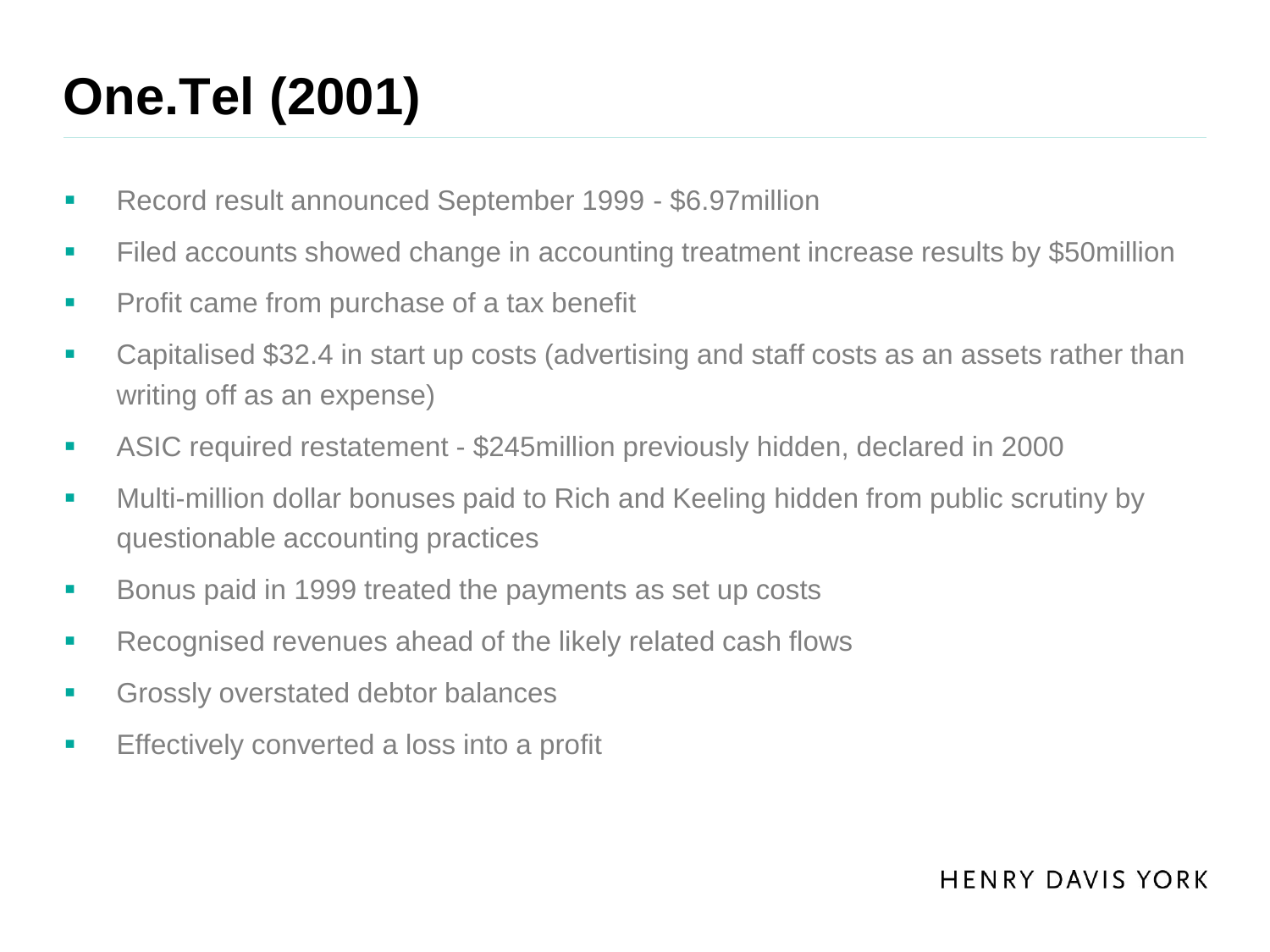# **Harris Scarfe (2001)**

- Inflates value of assets acquired when Harris Scarfe bought retail stores
- **EXECT** "artificial value" would then be used to reduce expenses which had the effect of lifting the groups profit by millions of dollars each year
- CFO (Hodgson) increased accounts by \$36million to obtain a \$67million loan and \$37million from the issue of new capital
- **EXECT** CFO declared to board that results overstated, materially fictitious
- **Consolidated statement for y/e December 2000 overstated group net assets.**
- **Inventory deliberately stated at artificially high levels**
- **Inappropriate accounting methods for classes of assets**
- **Liabilities understated**
- **EXECOUNTANTIENT ACCOUNTER 15 YOU EXECOUNTED FIGURE 10** Accountants were running two sets of books not picked up by auditors
- **Falsifying accounts to create a false picture**
- **CFO** authorised accounts to be changed on cue if certain profit result was required by managing director or chairman
- **CFO** Jailed for 6 years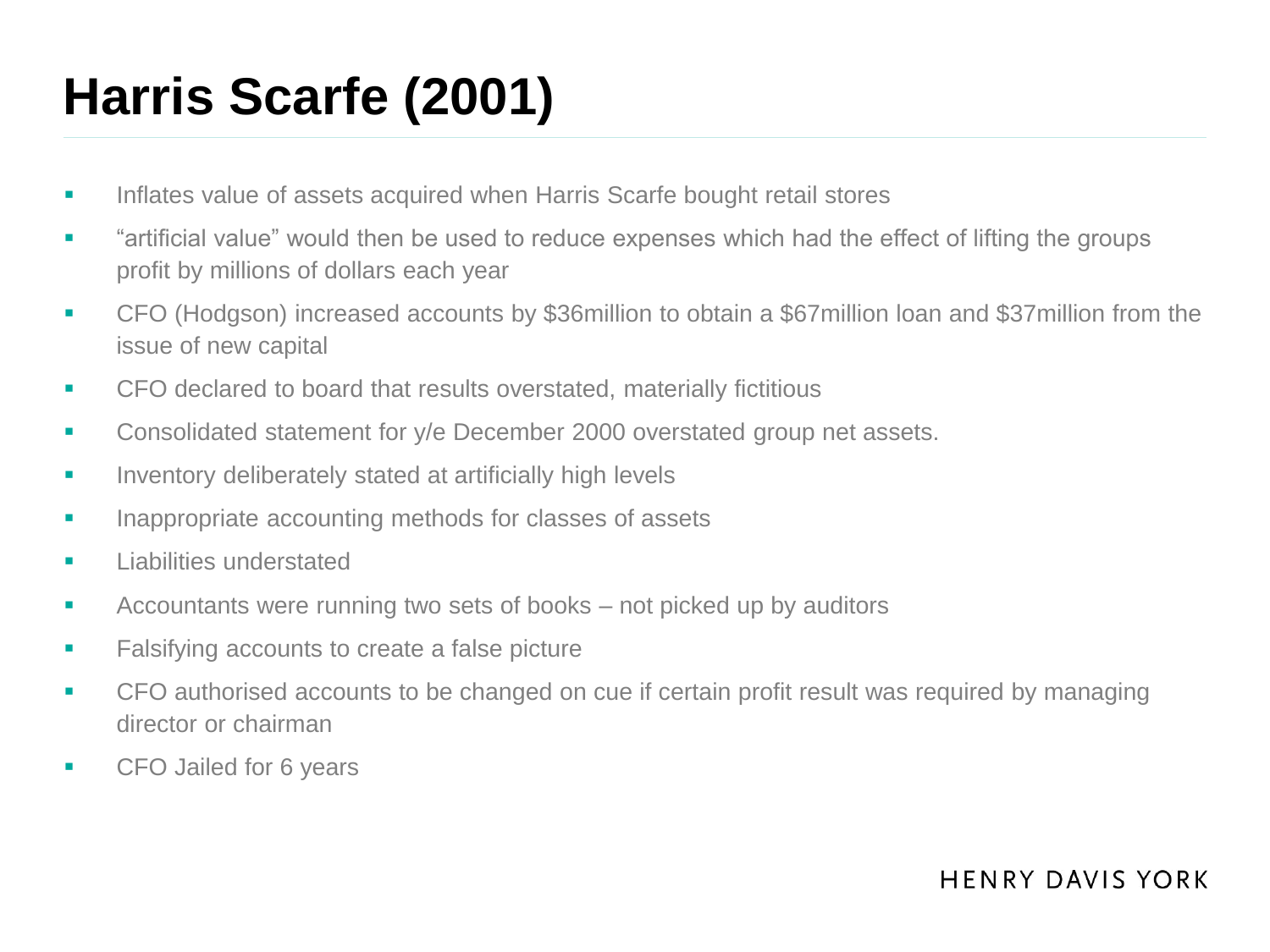# **Centro Properties Group (2008)**

- ASIC queried the 30 June 2007 financial accounts as the current debt levels were recorded at \$0
- Centro had classified all interest-bearing liabilities as non-current
- Restated accounts \$1.096billion of short term debt from non-current to current
- Second restatement in February 2008 increase current liabilities to \$2.61billion
- **The 2007 'error' avoided Centro being considered unable to pay its short** terms debt of around \$450million.
- **Share price collapsed, losing about 82% of its value**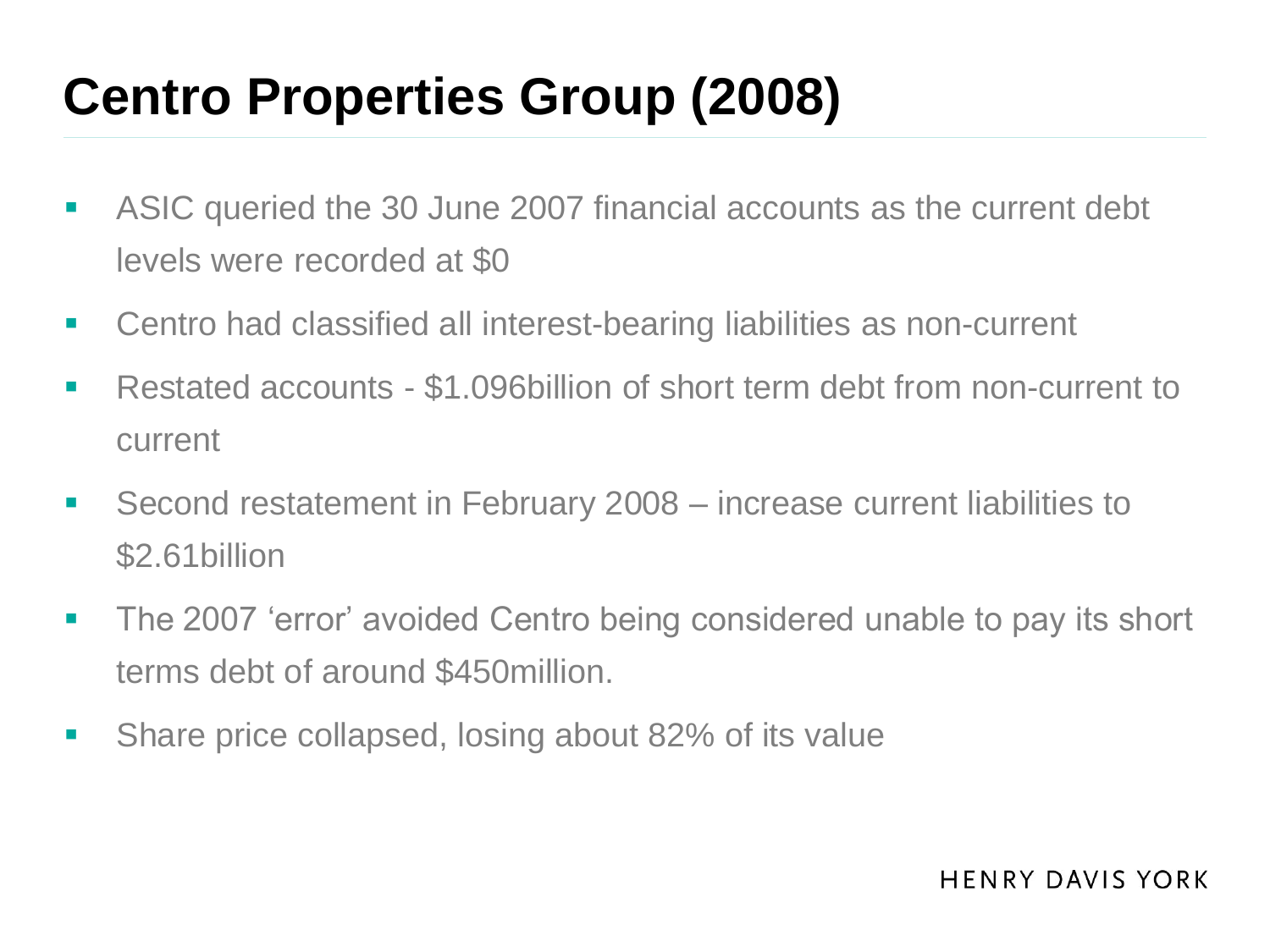# **Hastie (2013)**

- **S20million**
- **Book keeper**
- No personal profit
- **ASX announcement**

*"no fraud was involved – instead numbers were "fudged" in order to meet profit forecasts"*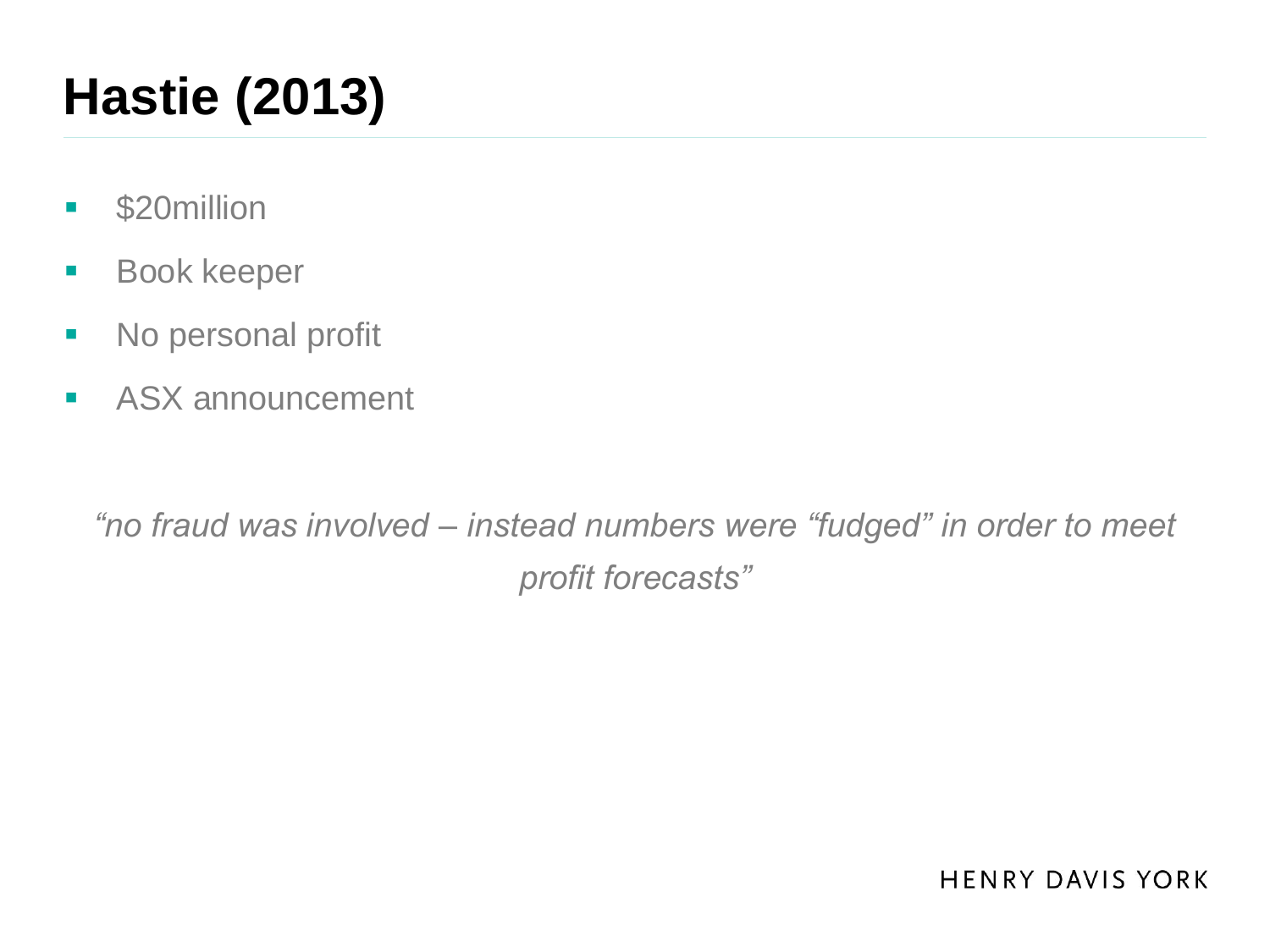### **Prevention**

- **KET Mitigate the effects of motive, opportunity and rationalisation**
- **Will occur if and when benefits outweigh costs**
- **Understand the reasons** 
	- **▶ Corporate governance**
	- $\triangleright$  Ineffective board of directors
	- $\triangleright$  Top management attitude
	- $\triangleright$  Economic conditions
	- $\triangleright$  Availability of credit